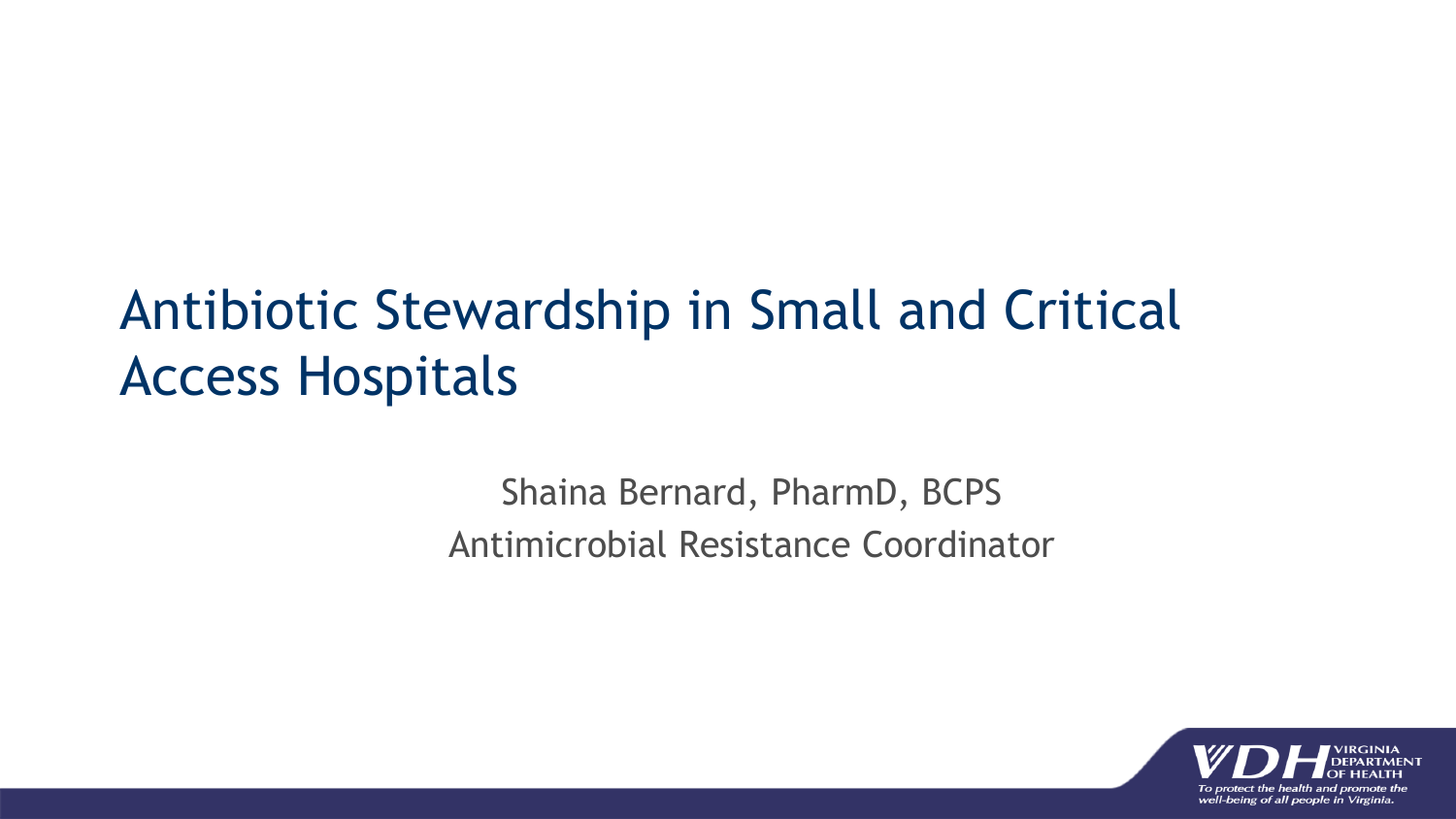## Healthcare Associated Infections/Antimicrobial Resistance (HAI/AR) Team

| Seth Levine, MPH                | Epidemiology Program Manager                |
|---------------------------------|---------------------------------------------|
| Sarah Lineberger, MPH           | HAI/AR Program Manager                      |
| Shaina Bernard, PharmD          | <b>AR Coordinator</b>                       |
| Carol Jamerson, RN, CIC         | HAI/AR Nurse Investigator                   |
| Rehab Abdelfattah, MD, MPH, CIC | HAI/AR Clinical Investigations Consultant   |
| Virgie Fields, MPH              | <b>HAI Epidemiologist</b>                   |
| Emily Valencia, MPH             | <b>AR Epidemiologist</b>                    |
| Christina Martone, MPH          | HAI/AR Policy and Prevention Specialist     |
| Tisha Mitsunaga, DrPH, ScM      | <b>CDC/CSTE Applied Epidemiology Fellow</b> |

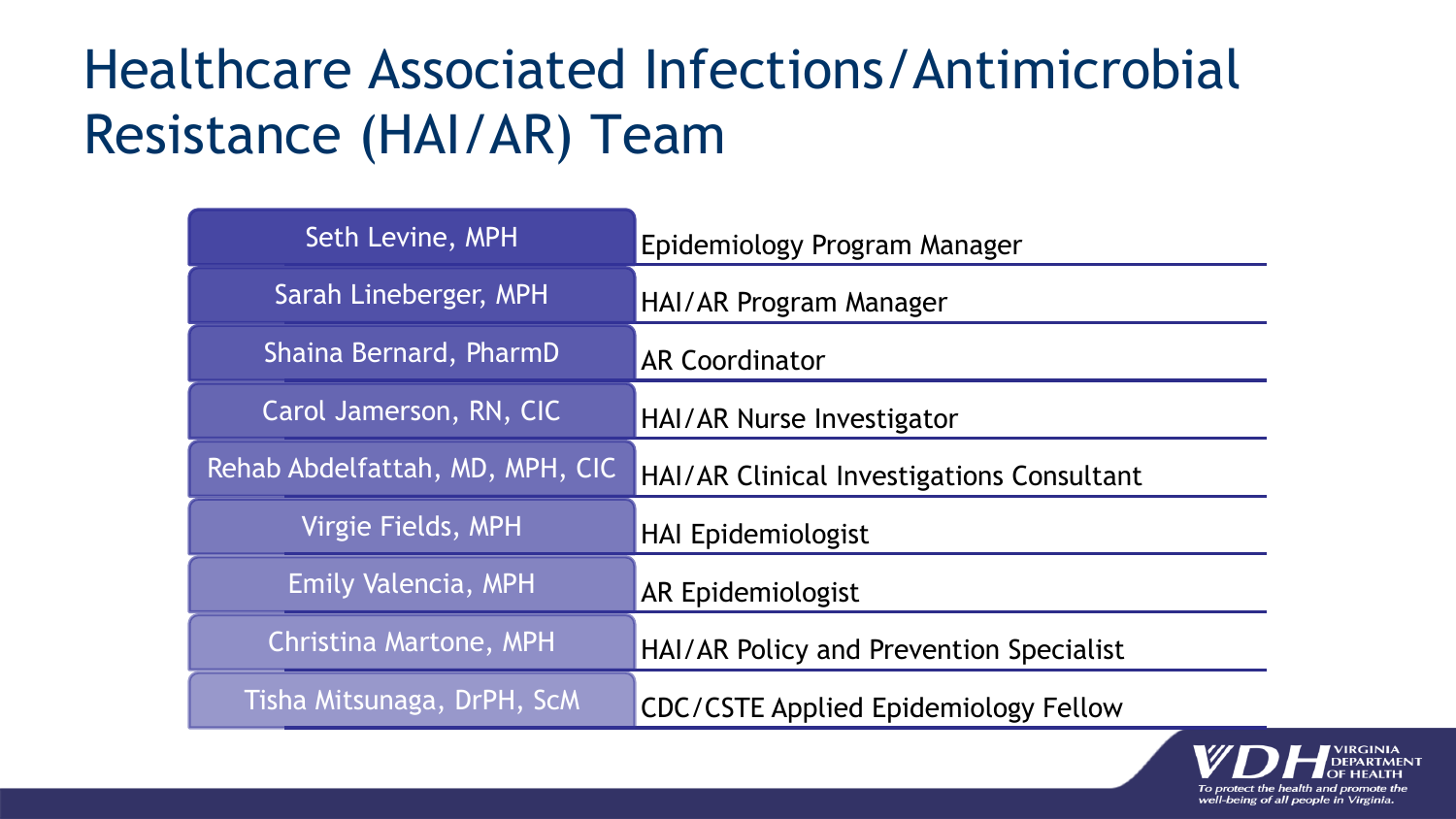## **Objectives**

- 1. Report NHSN survey results related to antimicrobial stewardship for small and critical access hospitals
- 2. Define the CDC Core Elements for small and critical access hospitals
- 3. Compare evidence-based stewardship strategies to increase optimal antimicrobial use
- 4. List antimicrobial stewardship resources available from state agencies and partners

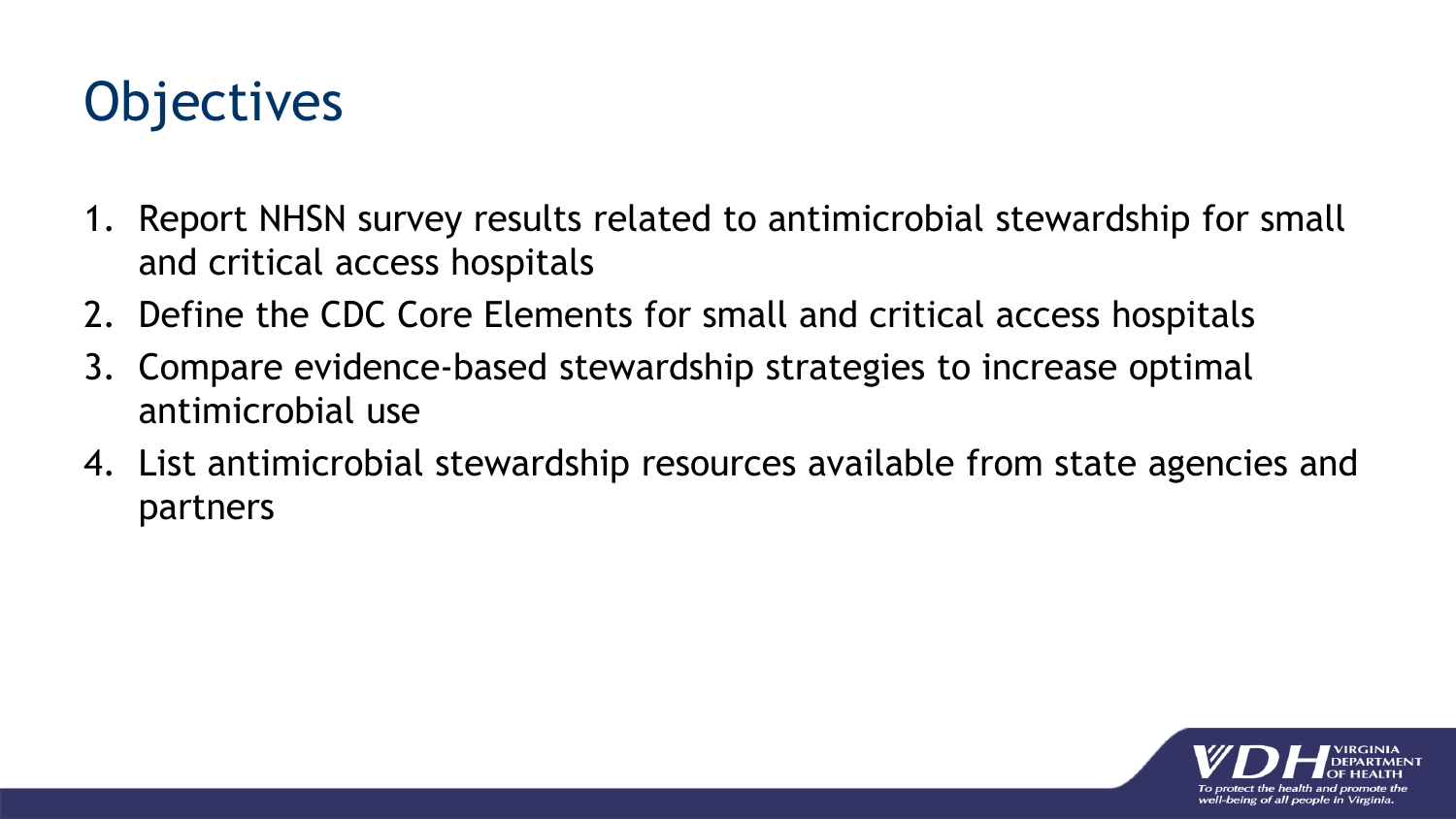## Background

- CDC published a comprehensive analysis outlining the top 18 antibioticresistant threats in the U.S. in 2013
	- Update planned for fall 2019
- Combating Antibiotic-Resistant Bacteria (CARB) National Action Plan, 2014
	- By 2020 reduce inappropriate antimicrobial use by 20% in inpatient settings
	- Emphasis on antimicrobial stewardship

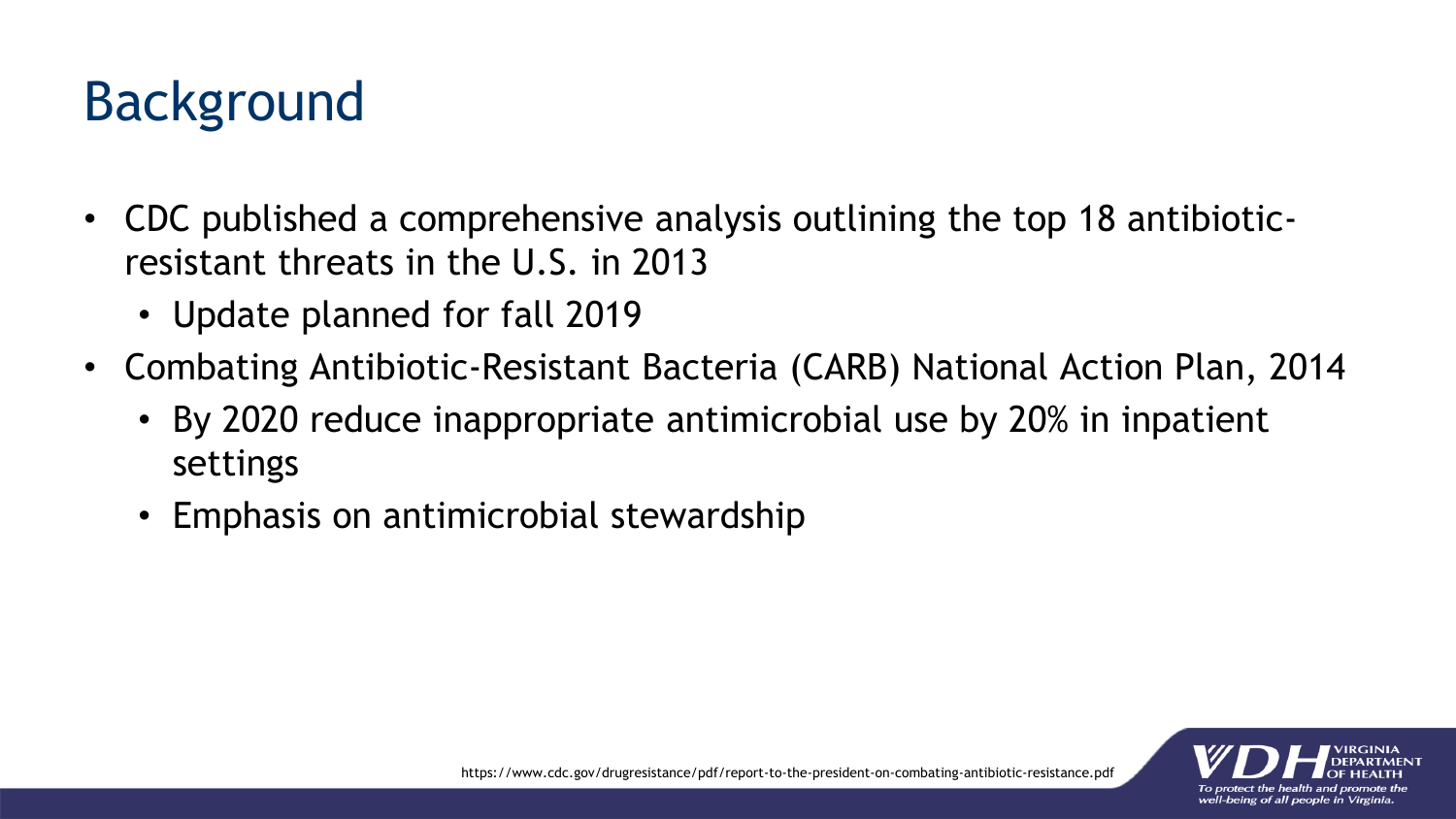### Decreasing Antimicrobial Resistant Infections

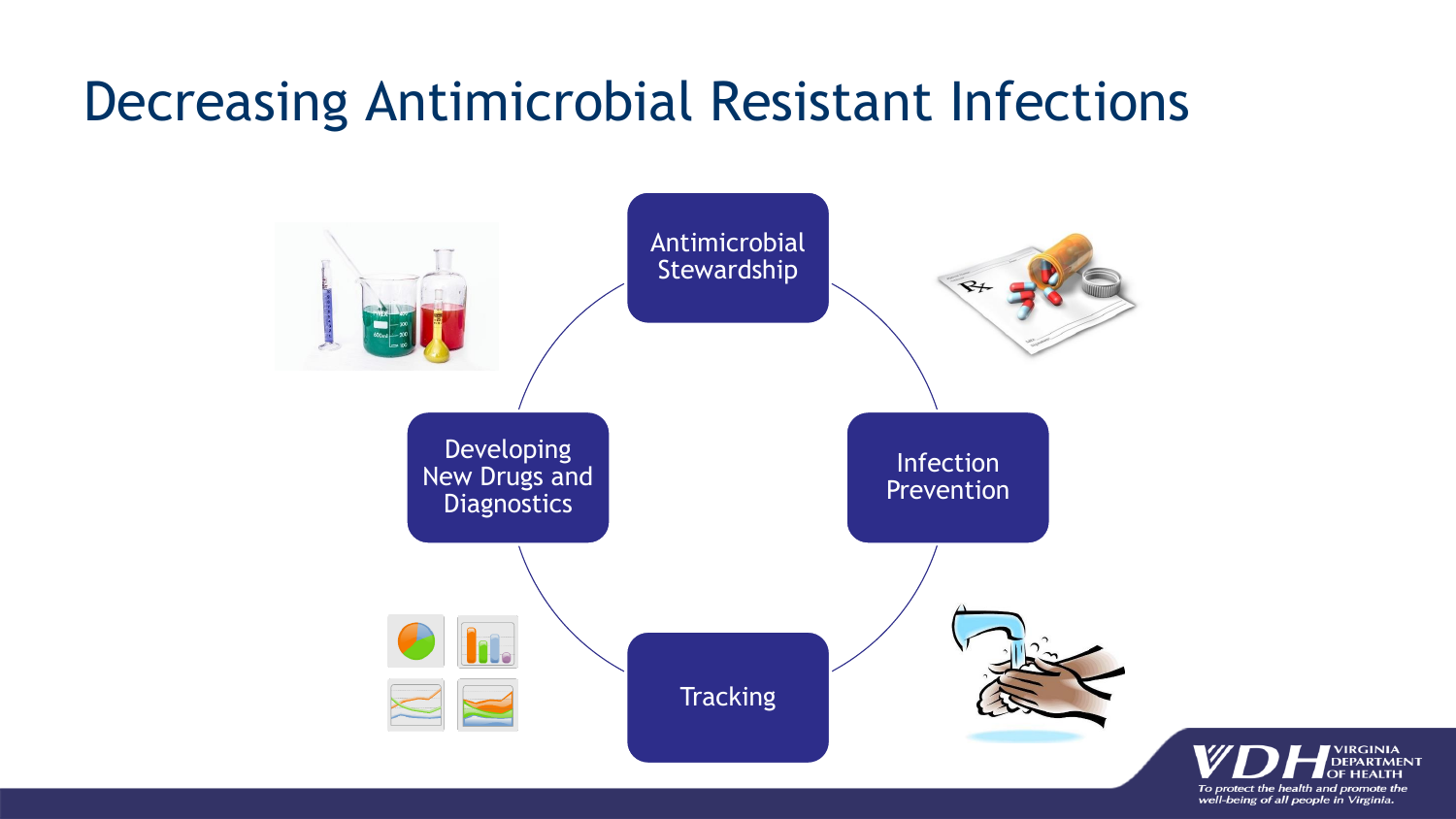#### Association between antibiotic use and resistance

- Changes in antimicrobial use are paralleled by changes in resistance
- Antimicrobial resistance is more prevalent in healthcare-associated bacterial infections
- Patients with healthcare-associated infections caused by resistant strains are more likely than control patients to have received prior antimicrobials
- Increasing duration of patient exposure to antimicrobials increases the likelihood of colonization with resistant organisms

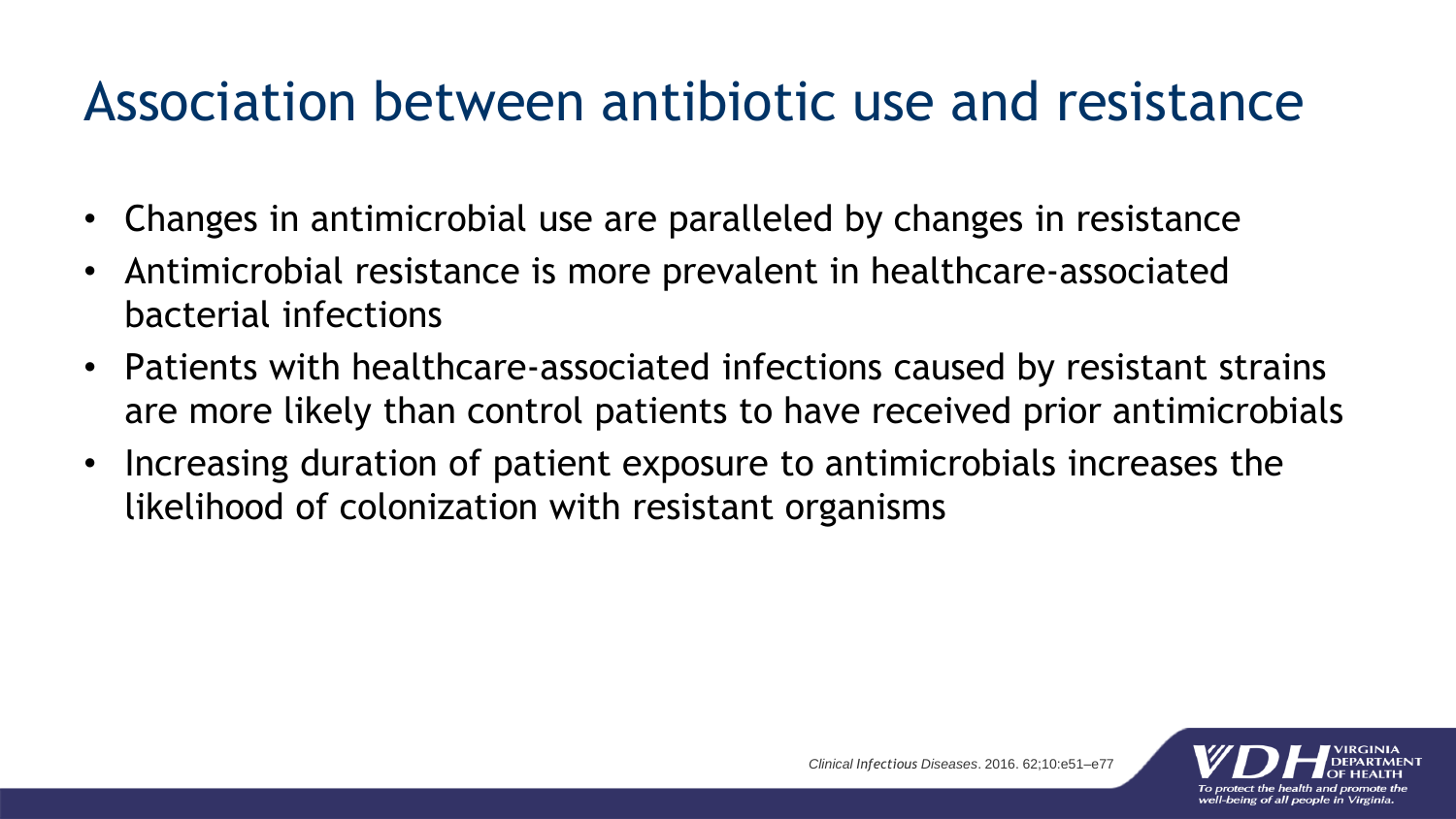# Impact of Antimicrobial Stewardship

Multidisciplinary antimicrobial stewardship programs have been associated with:

- Decreased antimicrobial use (22%–36% reductions)
- Reduced rates of antimicrobial resistance among health care–associated pathogens (e.g., *Pseudomonas, S. aureus*)
- Reduced incidence of adverse outcomes associated with antibiotic use (e.g., C. difficile infection)
- Significant reductions in pharmacy expenditures (\$200K–\$900K per year)

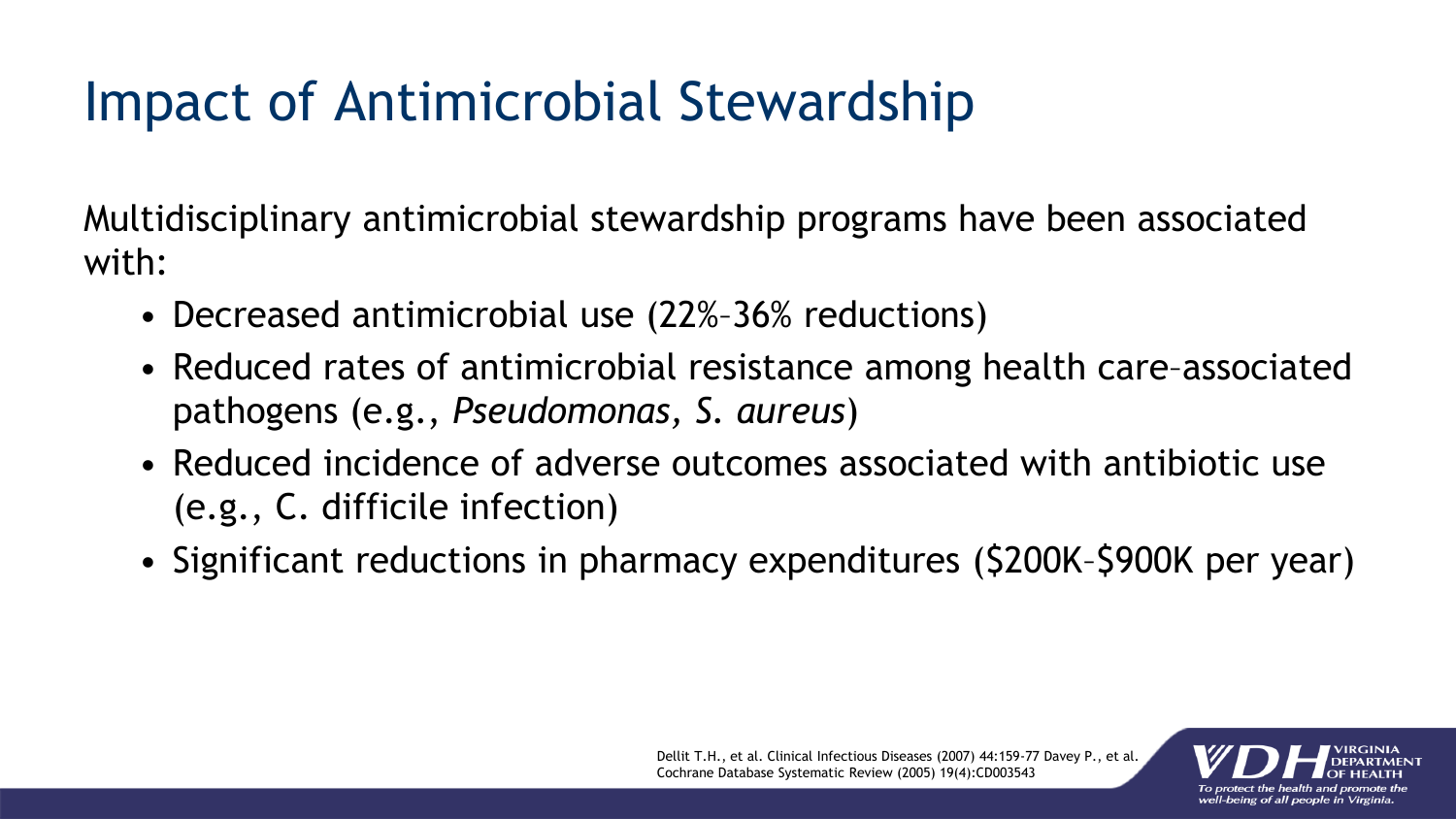### Stewardship Goals

# OPTIMIZING antibiotics as part of the medical TEAM

- 1. Appropriate use of antibiotics
- 2. Improve patient outcomes
- 3. Minimize adverse effects
- 4. Reduce antimicrobial resistance
- 5. Decrease health care cost

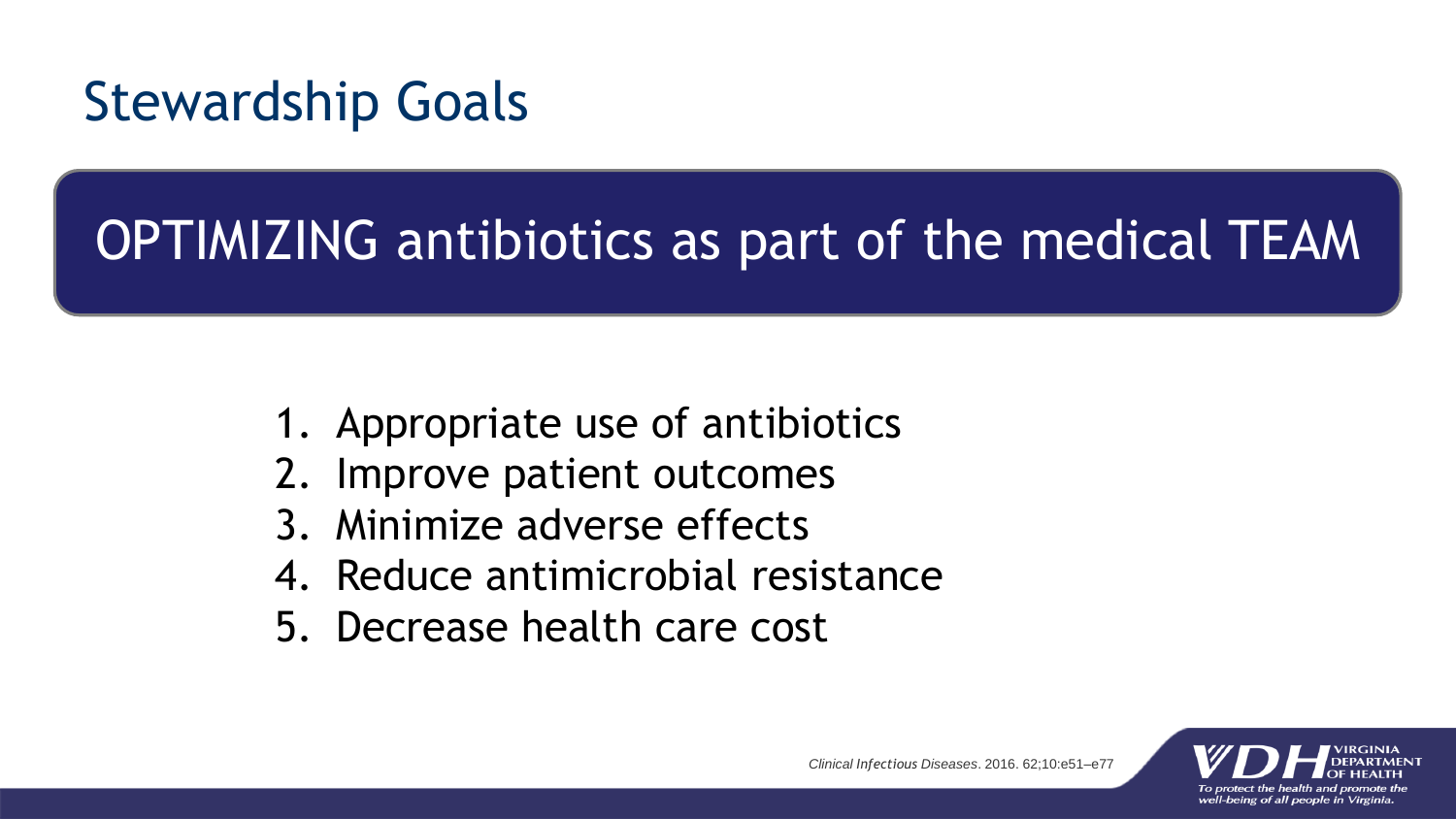## CDC Core Elements for Antimicrobial Stewardship





The Core Elements of **Antibiotic Stewardship for Nursing Homes** 





Implementation of **Antibiotic Stewardship Core Elements** at Small and Critical Access Hospitals



https://www.cdc.gov/antibiotic-use/healthcare/implementation/core-elements.html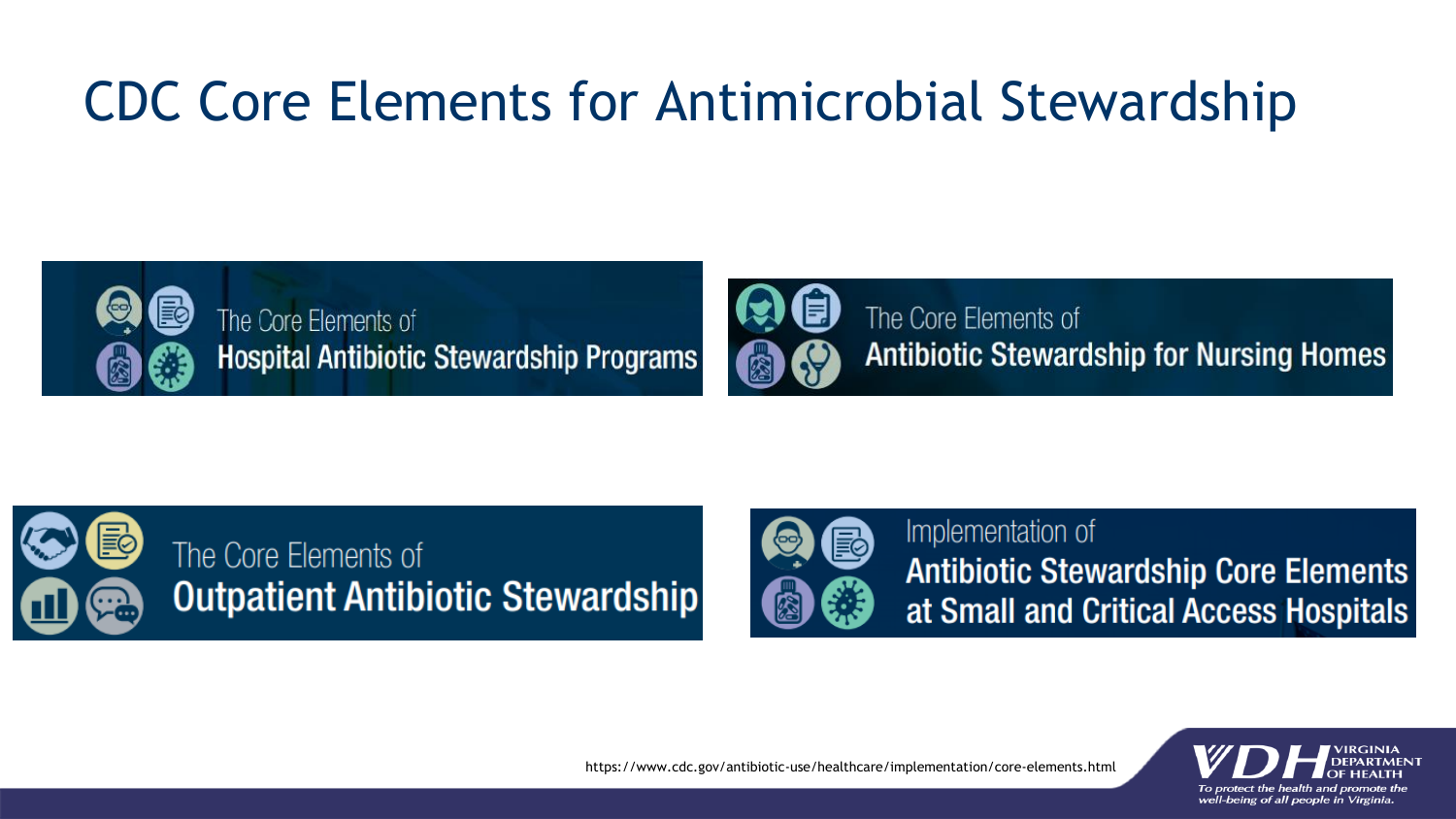## Barriers to Implementing Antimicrobial Stewardship

- Resources
- Lack of leadership support
- Infrastructure
- Patient population
- Lack of understanding by providers

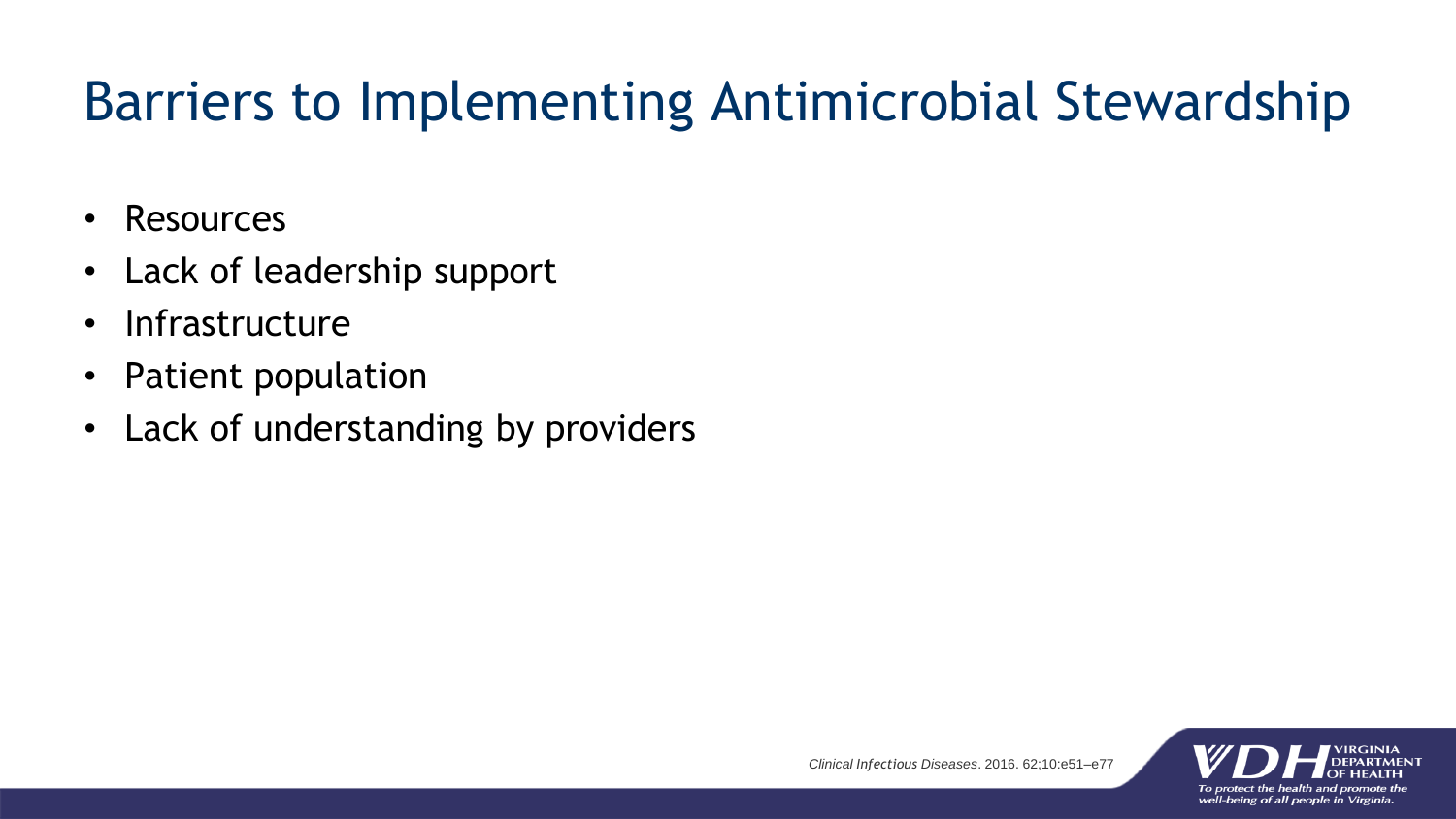## Small and Critical Access Hospital Core Elements

- 1. Leadership commitment from administration
- 2. Single leader responsible for outcomes
- 3. Single pharmacy leader
- 4. Specific improvement interventions
- 5. Antibiotic use tracking
- 6. Regular reporting on antimicrobial use and resistance
- 7. Education to providers on use and resistance

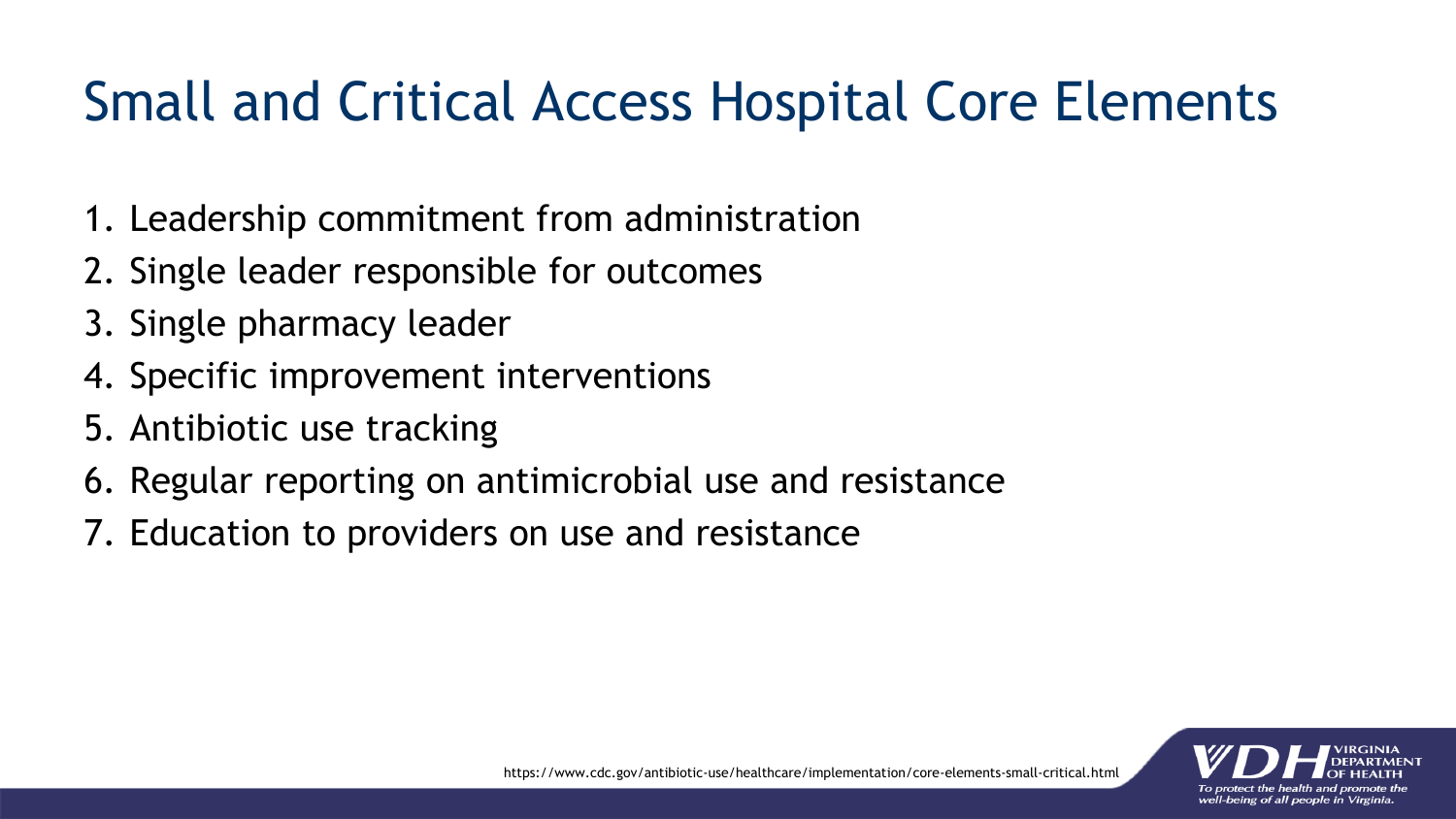## Small and Critical Access Hospitals in Virginia

23/24 hospitals answered the 2017 NHSN Annual Survey

| Non- ICU bed size      |
|------------------------|
| Average: 51            |
| <b>Range: 15 - 118</b> |





Hospital Epidemiologist FTEs Average: 0.2 Range: 0 - 1

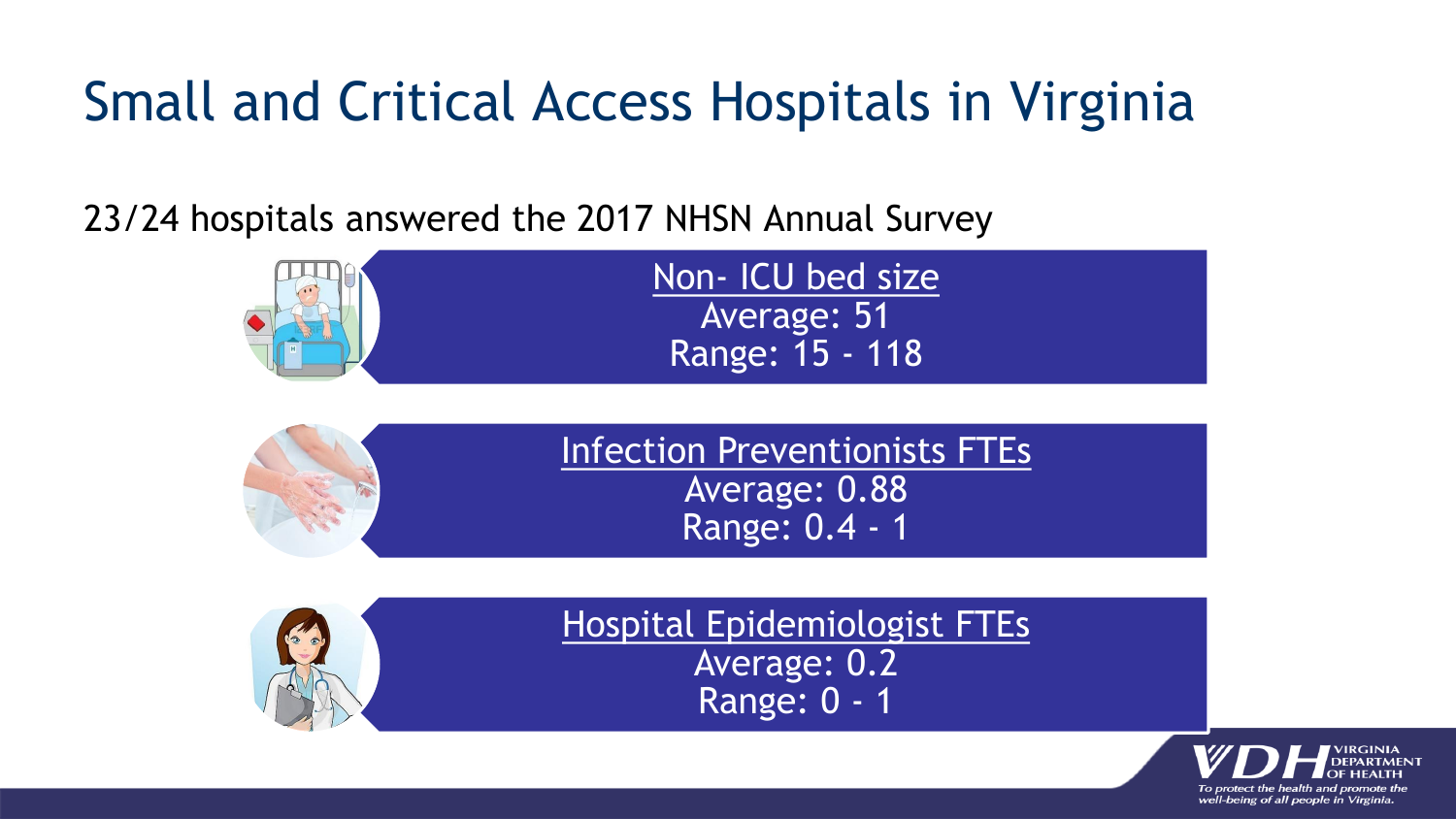## Small and Critical Access Hospital Core Elements: Results from NHSN Annual Survey

- 1. Leadership commitment from administration
	- *Written statement of support: 21/23 hospitals*
	- *Salary support: 8/23*
- 2. Single leader responsible for outcomes
	- *Leader assigned for stewardship: 22/23 hospitals*
- 3. Single pharmacy leader
	- *Pharmacist assigned for stewardship: 23/23 hospitals*
- 4. Specific improvement interventions
	- *At least one improvement intervention: 23/23 hospitals*
	- *Indication for therapy: 16/23 hospitals*
	- *Prospective antimicrobial review: 19/23 hospitals*
	- *Procedure for clinicians to review appropriateness: 16/23 hospitals*
	- *Antibiotic approval process: 15/23 hospitals*

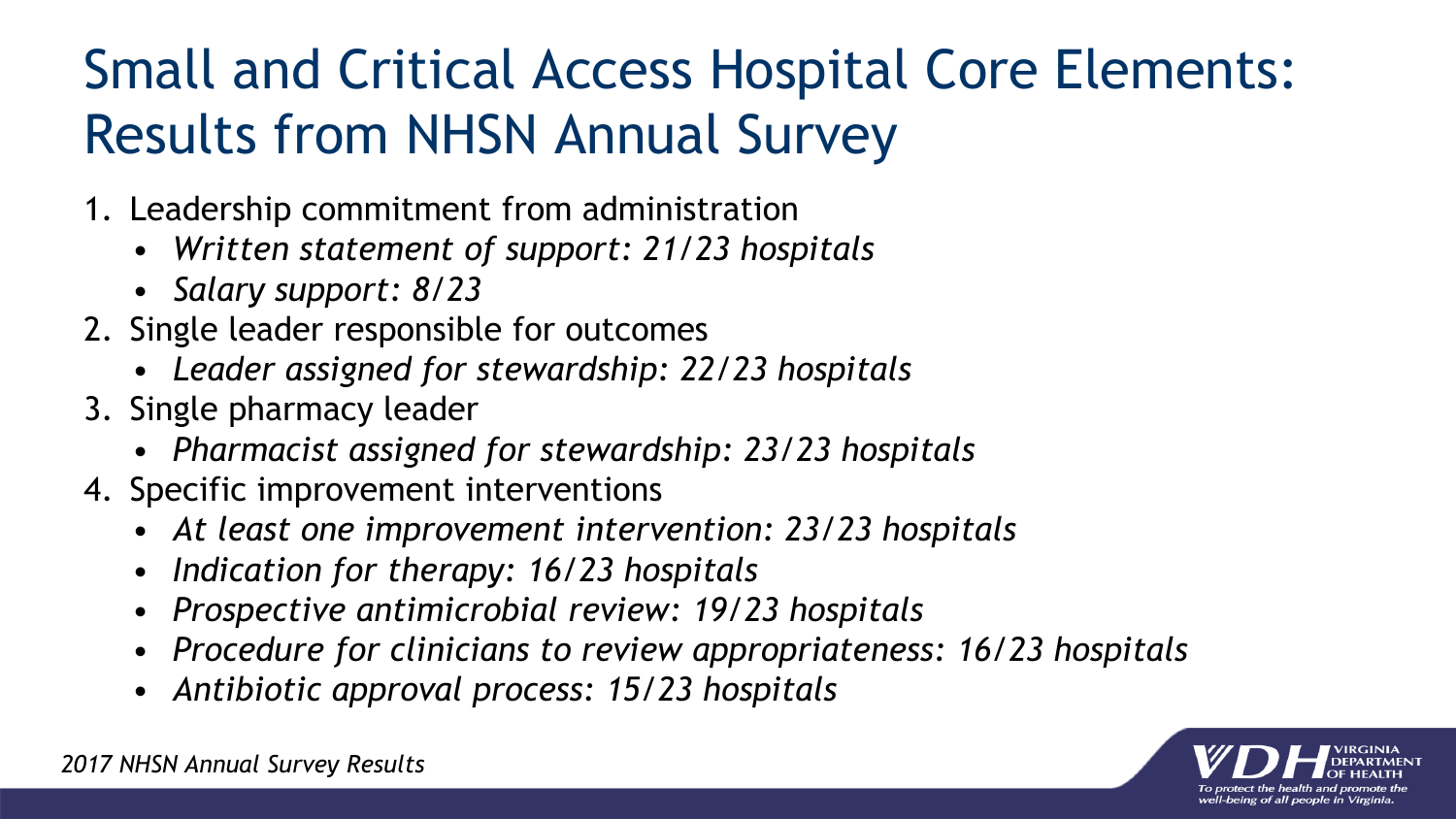## Small and Critical Access Hospital Core Elements: Results from NHSN Annual Survey

- 5. Antibiotic use tracking
	- *Days of therapy: 20/23 hospitals*
	- *Purchasing data: 9/23 hospitals*
- 6. Regular reporting on antimicrobial use and resistance
	- *Report shared with prescribers: 18/22 hospitals*
- 7. Education to providers on use and resistance
	- *Education provided: 22/23 hospitals*

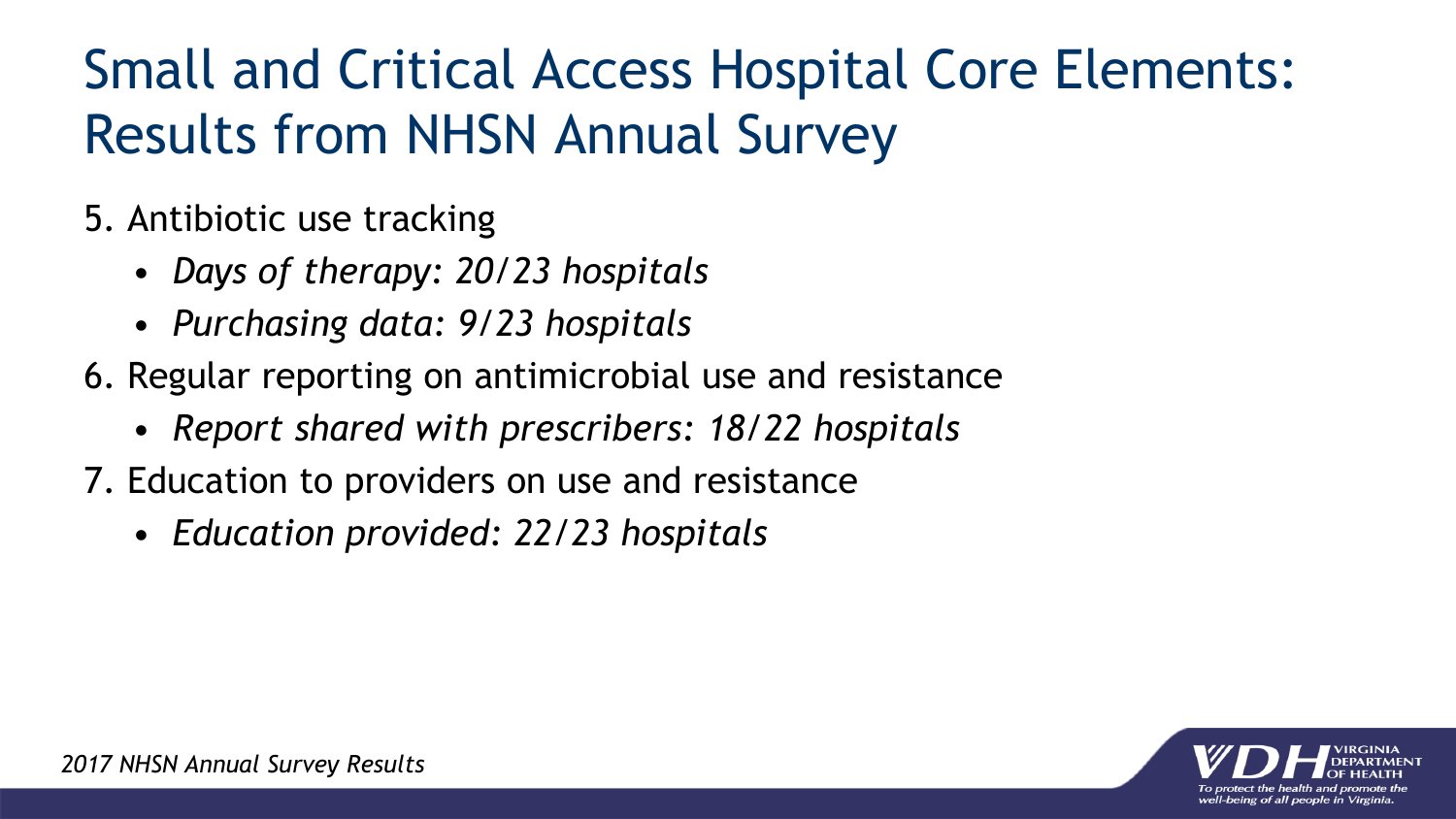#### **Core Elements for Long Term Care Leadership**

Accountability

Drug Expertise

Action

**Tracking** 

Reporting

#### Education

#### Demonstrate Leadership Support

- 1. Written statement of leadership support to improve antibiotic use
- 2. Support training for hospital stewardship leaders
- 3. Antibiotic use and resistance data is reviewed with facility leadership and the hospital board

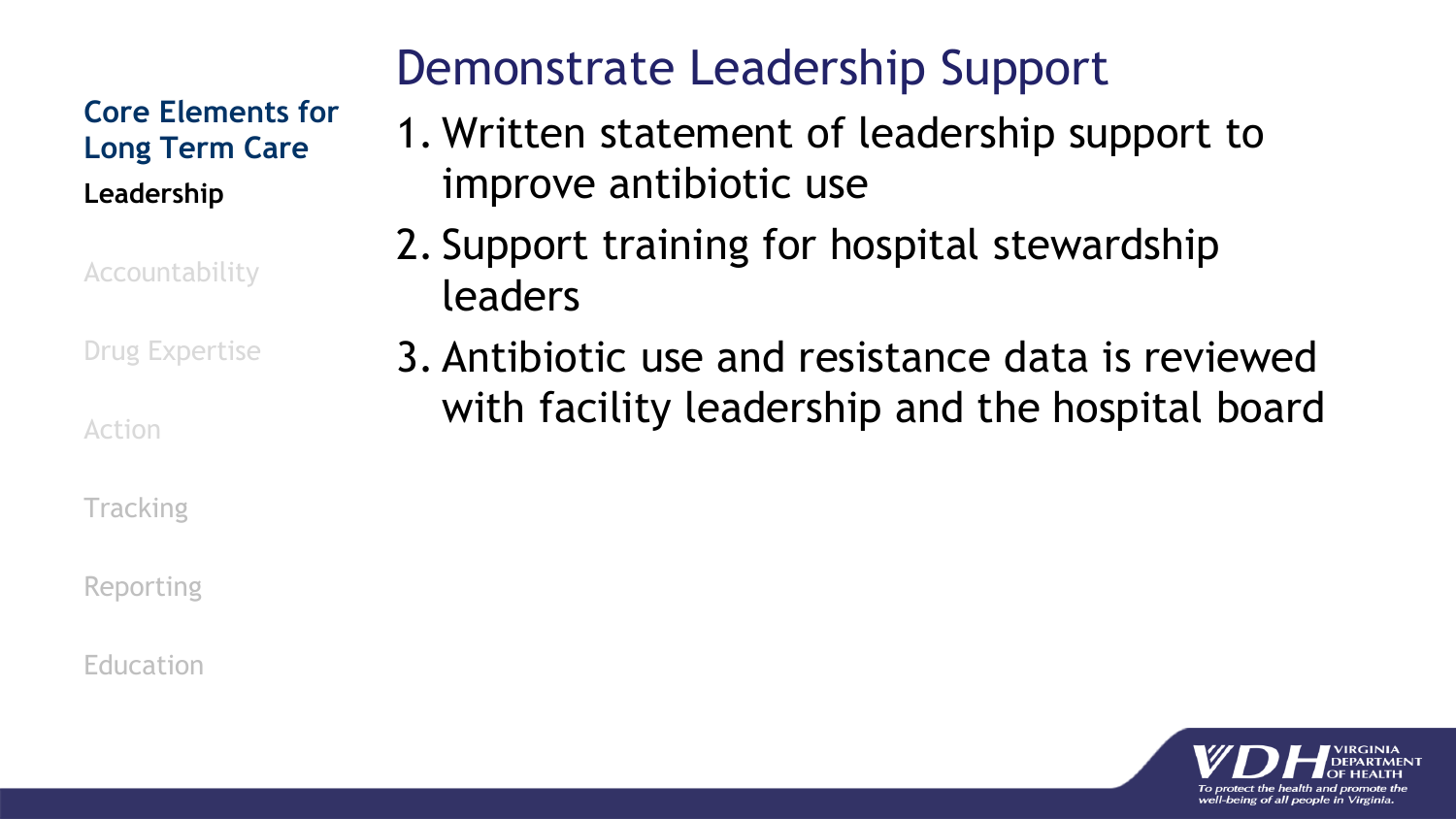#### **Core Elements for Hospitals**

**Leadership**

**Accountability** 

Drug Expertise

Action

**Tracking** 

Reporting

Education

#### Example Letter

The (Insert Hospital Name) commits to creating a culture that promotes antimicrobial stewardship through the implementation of initiatives to optimize patient care and safety throughout the health system. Leadership is committed to ensuring the implementation of the Center for Disease Control and Prevention (CDC) Core Elements for Antimicrobial Stewardship Programs (ASP). The seven core elements for ASP include leadership commitment, accountability, drug expertise, action, tracking, reporting, and education.

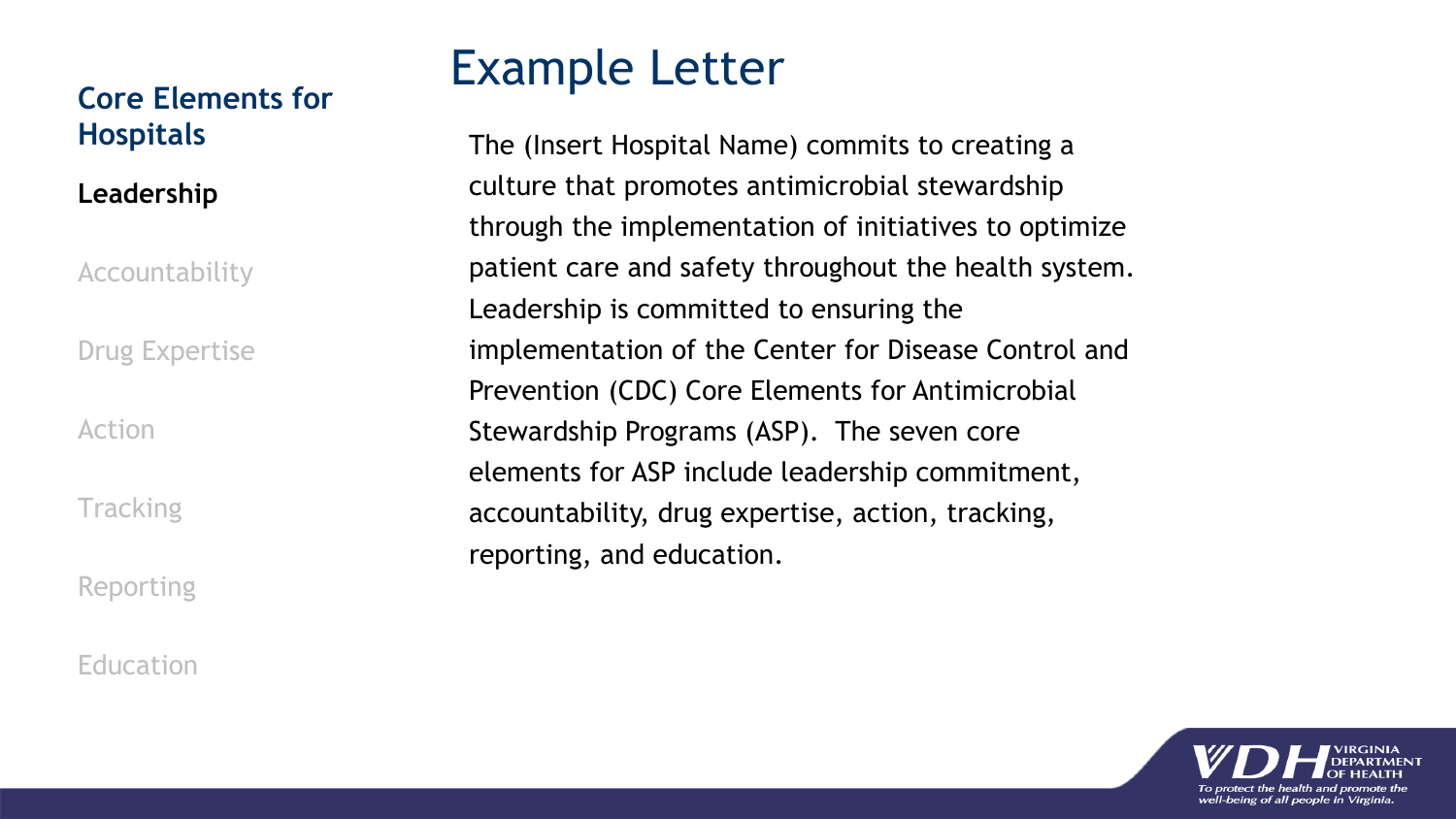#### **Core Elements for Long Term Care**

Leadership

**Accountability**

**Drug Expertise**

Action

**Tracking** 

Reporting

Education

#### Identify lead(s) for antibiotic stewardship activities

- 1. Physician in the C-suite or individual that reports to the C-suite
- 2. Funding remote consultation or telemedicine with experts in antibiotic stewardship
- 3. Placing stewardship requirements into the contractual responsibilities of any external pharmacy services and requiring pharmacy contractors have formal stewardship training

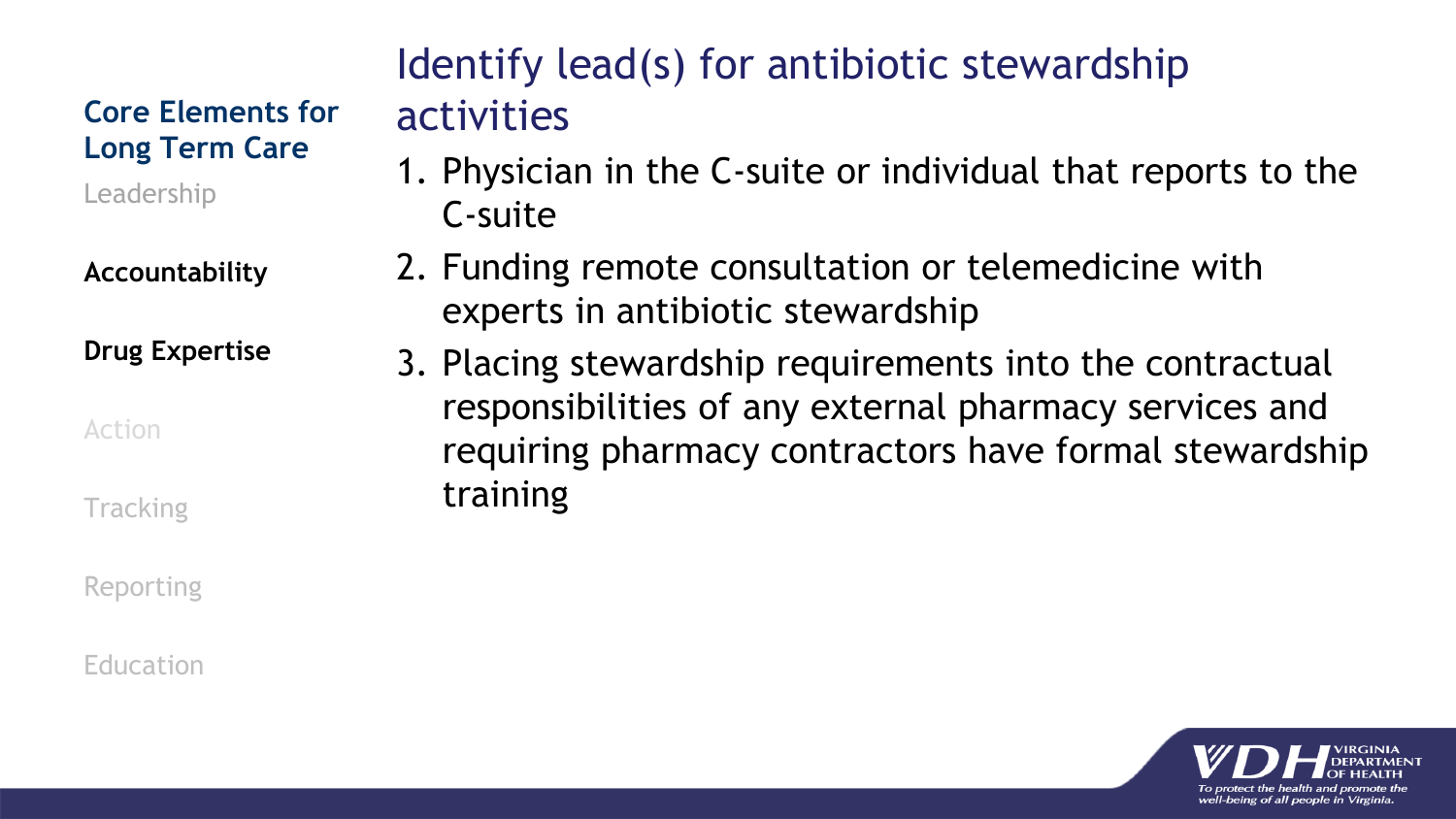## Stewardship Interest Group of Virginia (SIGoVA)

- Group created by stewardship pharmacists to connect healthcare professionals dedicated to increasing optimal antibiotic use
- VDH has recently become involved to re-energize the group
	- Engaging members to join a communication platform to network and share ideas/policies
	- Arranging in-person meeting opportunities

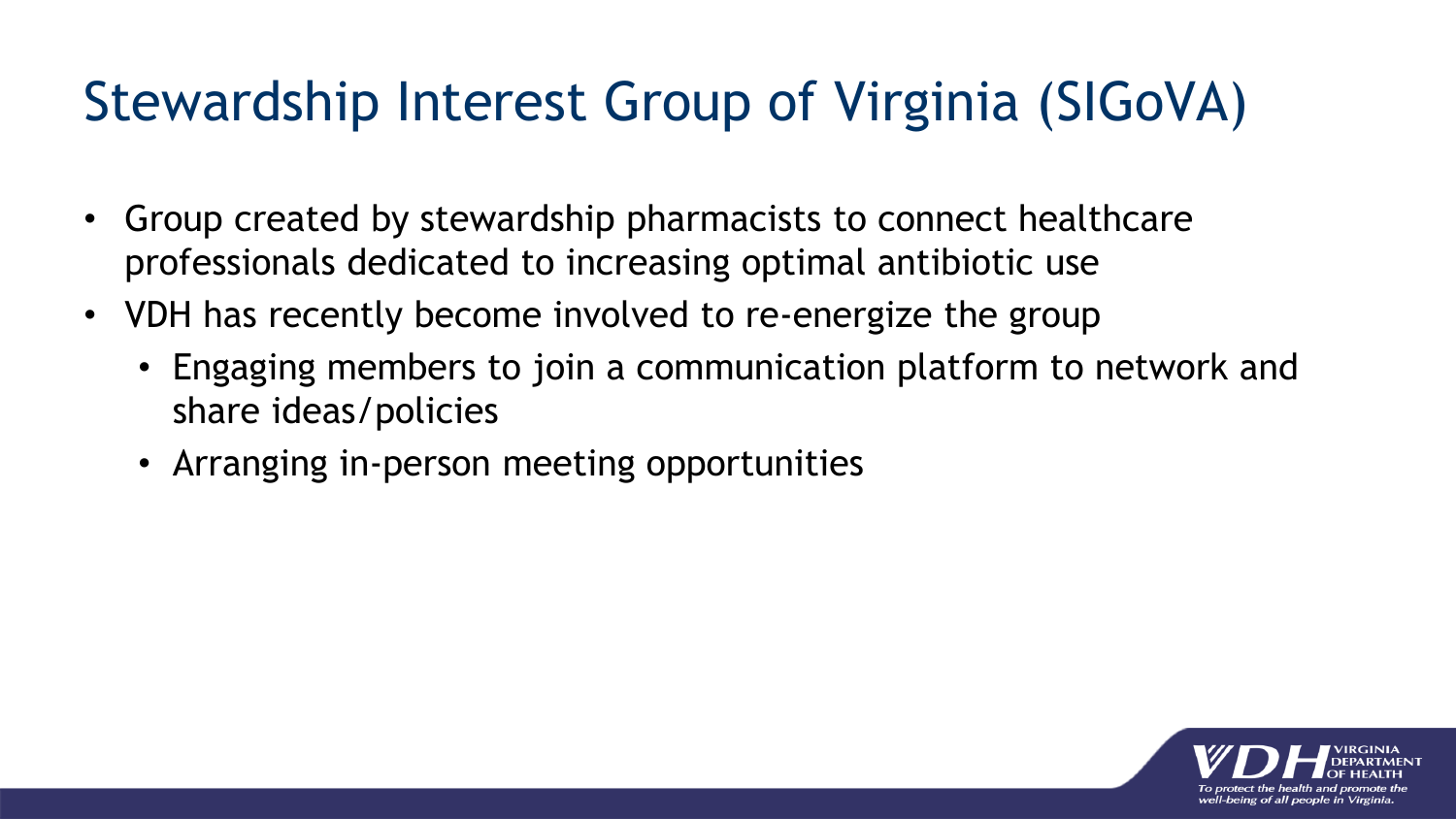#### **Core Elements for Long Term Care**

Leadership

Accountability

Drug Expertise

#### **Action**

**Tracking** 

Reporting

#### Education

#### Policies to Improve Antibiotic Prescribing

- 1. Develop facility specific treatment recommendations for infections
	- Community-acquired pneumonia
	- Urinary tract infections
	- Skin and soft tissue infections
- 2. Prospectively review antibiotic therapy for safety and indication
- 3. Utilize nurses for antibiotic time-outs

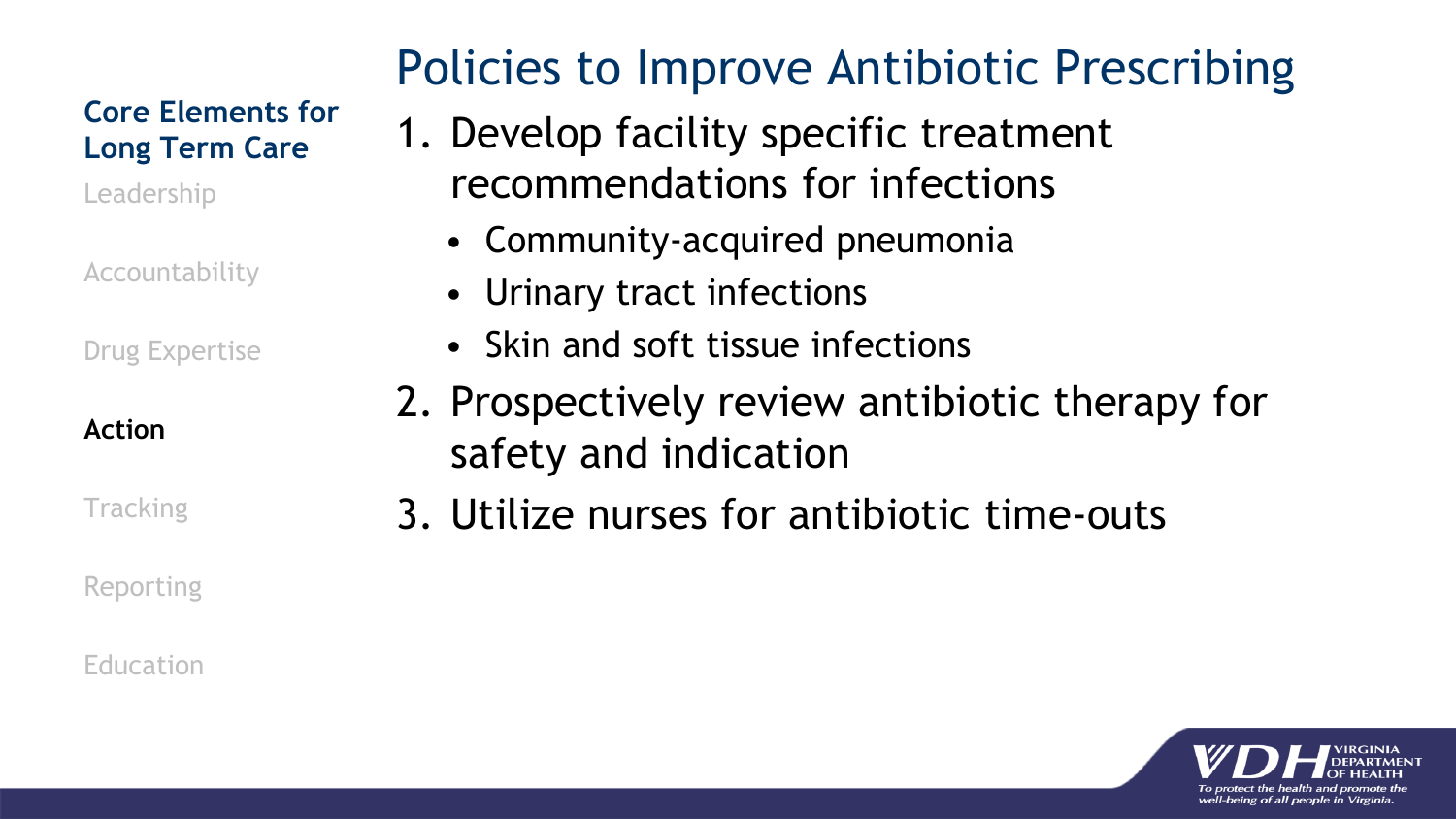### Antibiotic Time Out

- Stewardship is not something done "to you" or "for you"
- Ownership is on the primary team to ensure appropriate antibiotic use
- Centralized approaches to stewardship may fail to affect the many episodes of antimicrobial use not subject to scrutiny by the stewardship team
- Lessons learned from Infection Prevention

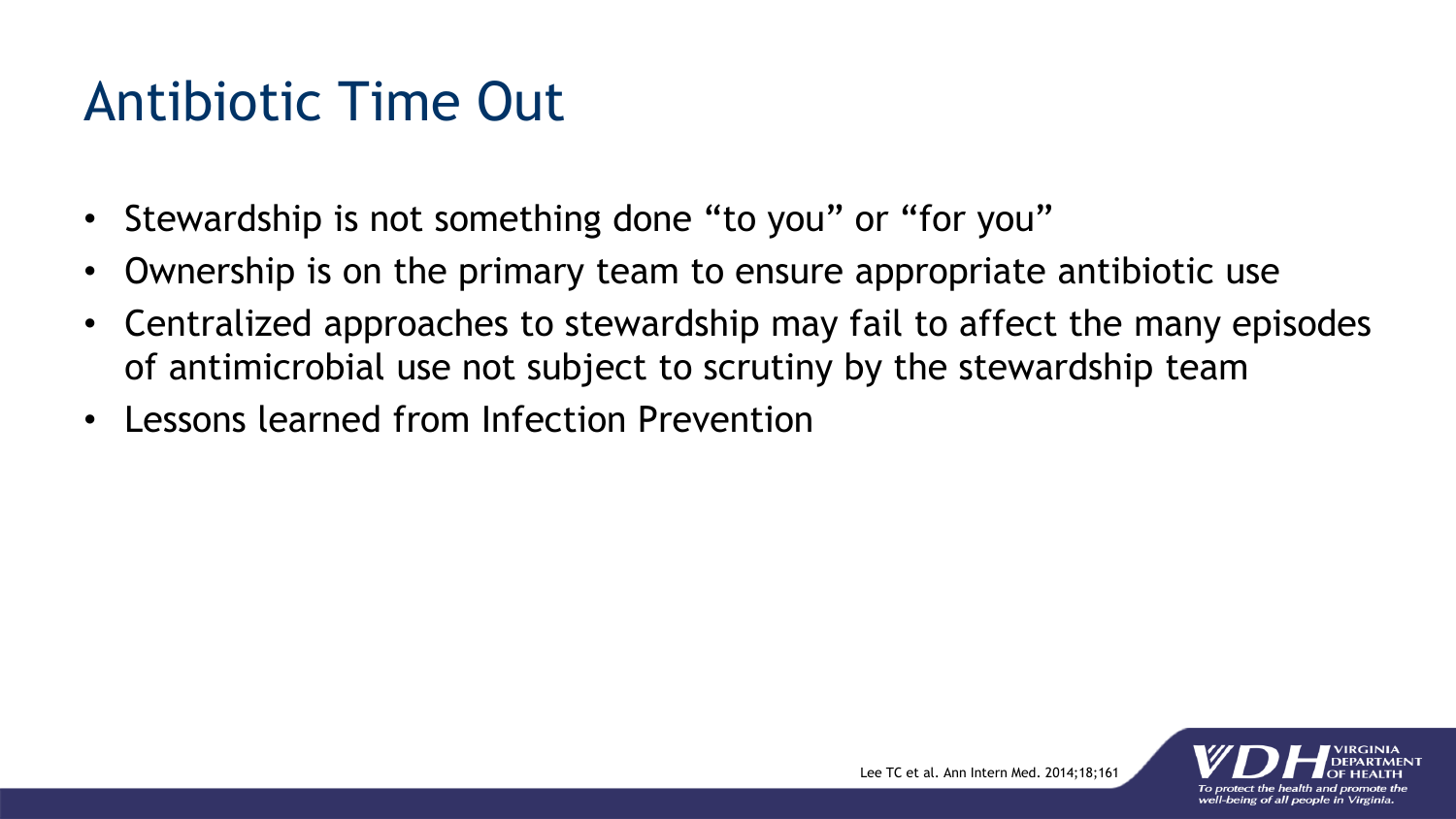## Antibiotic Timeout Electronic Prompts

#### Is the patient on antibiotics as specified in the MUHC guidelines? \*

If no, check all that apply. Guidelines available http://www.intranet.muhc.mcgill.ca/opharmacy 2/01 adult sites medications/02-Protocoles et lignes directrices/Antibiotic guidelines 2011-09-28.pdf

 $\Box$  Yes

- $\Box$  No will be changed today
- $\Box$  No Allergy
- $\nabla$  No No quideline exists
- $\Box$  No based on culture results
- □ No clinical judgement

#### Review the cultures - are the antibiotics still appropriate? \*

If you don't know, ask your staff. If still have questions consult ID or page me if full consult not required.

**Yes**  $\blacktriangledown$ 

If receiving by the IV route, is there an equally efficacious oral equivalent?

Only answer if receiving IV route



 $\blacktriangledown$ 



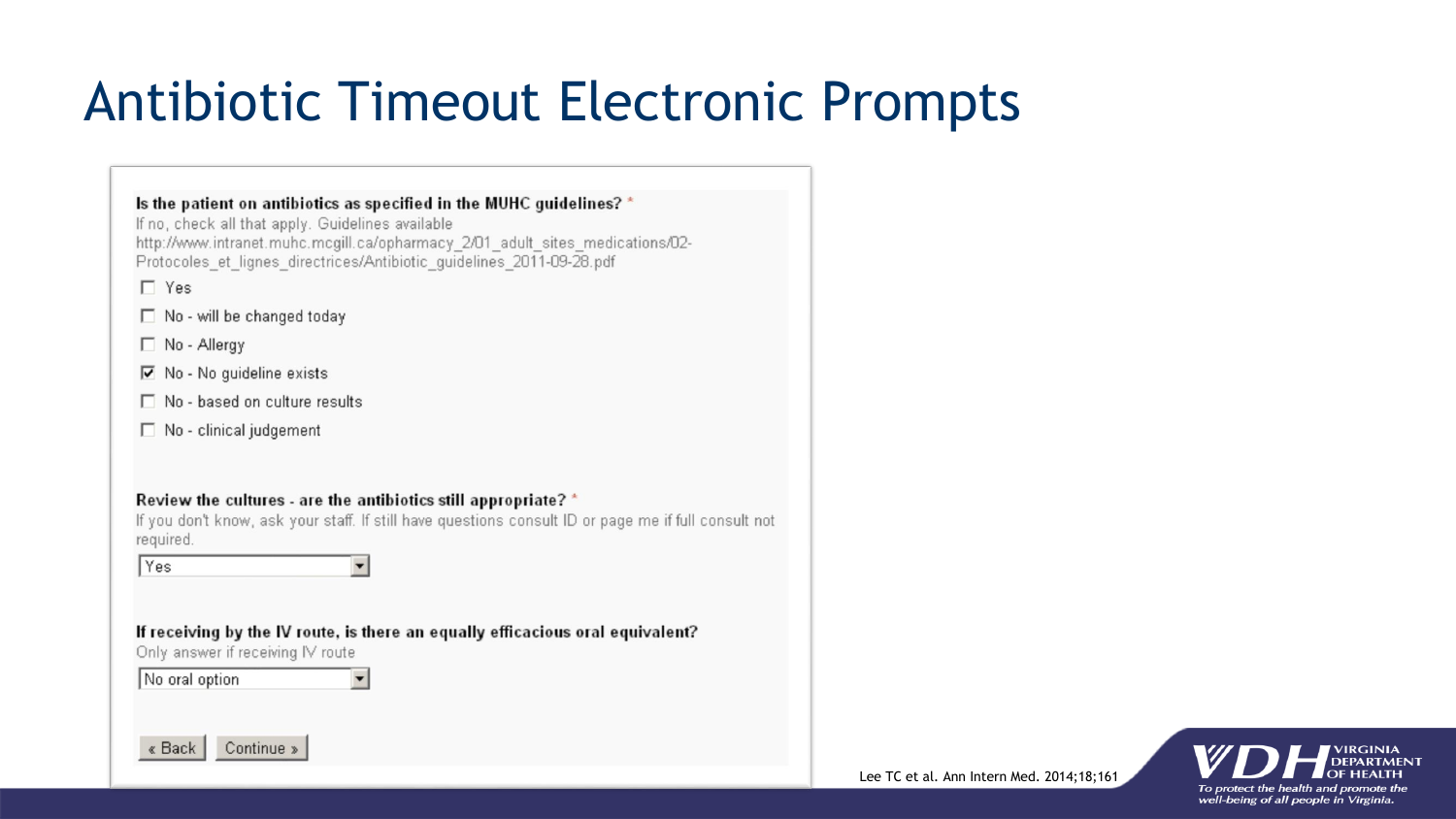### Antibiotic Timeout Rounding Sheet

| Patient Name: Doe, Jane                                                                                                                                      |                                                                                                                                                                                        |                                                                                                                                                                                                                                                                                                                                                                                                             |                                                                 | <b>Patient MRN:</b><br>01234567      |    |                                 |                    |                                      |                                 |                                |                       |                                       |                                   |                       |                            |                  |
|--------------------------------------------------------------------------------------------------------------------------------------------------------------|----------------------------------------------------------------------------------------------------------------------------------------------------------------------------------------|-------------------------------------------------------------------------------------------------------------------------------------------------------------------------------------------------------------------------------------------------------------------------------------------------------------------------------------------------------------------------------------------------------------|-----------------------------------------------------------------|--------------------------------------|----|---------------------------------|--------------------|--------------------------------------|---------------------------------|--------------------------------|-----------------------|---------------------------------------|-----------------------------------|-----------------------|----------------------------|------------------|
|                                                                                                                                                              | <b>Review of Studies</b>                                                                                                                                                               |                                                                                                                                                                                                                                                                                                                                                                                                             | DAY OF THERAPY (check boxes each day if continuing antibiotics) |                                      |    |                                 |                    |                                      |                                 |                                |                       |                                       |                                   |                       |                            |                  |
| <b>ANTIBIOTICS</b>                                                                                                                                           |                                                                                                                                                                                        | Review daily and complete as data become available                                                                                                                                                                                                                                                                                                                                                          |                                                                 | 2                                    | 3  |                                 | 15                 | 6                                    |                                 | 8                              | 9                     | 10                                    | 11                                | 12                    | 13                         | 14               |
| Cefepime<br>antibiotic name<br>113<br>11<br>1<br>start date<br>Indication<br><b>IN</b> Presumed infection<br>-complete yellow box-                           | <b>Blood Culture</b><br>Positive<br>团<br>Negative<br><b>Urine Culture</b><br>囨<br>Positive<br>Negative<br><b>Resp Culture</b><br>Positive<br>Negative<br><b>Other Micro or</b>         | Planned duration: 7 days<br>Consider<br>2. Indication(s):<br>Neutropenic Fever<br>Bloodstream<br>Pelvic/GYN<br>Bone/Joint<br>stoppi<br>C. difficile<br>Pneumonia<br>CNS<br>Respiratory, other<br>3<br><b>Endocarditis</b><br>Skin/soft tissue<br>Te Urinary tract<br><b>Head/Neck</b><br>书<br>studie<br>Intra-abdominal<br>Other                                                                            | x                                                               | x                                    | x  |                                 |                    |                                      |                                 |                                |                       |                                       |                                   |                       |                            |                  |
| Radiology<br>Surgical prophylaxis<br>$(24$ hrs.)<br>negative<br>Non-surgical prophylaxis<br>type<br>or chronic suppression<br>Positive<br>Negative           | 3. Can antibiotic be narrowed<br>based on micro or radiology?"<br>4. Can antibiotic be given<br>orally?                                                                                | $\frac{1}{x}$<br>$\prod_{N\in\mathbb{N}}$                                                                                                                                                                                                                                                                                                                                                                   | $\frac{1}{N}$<br>$\frac{Y}{N}$                                  | $\frac{1}{N}$<br>$\frac{Y}{N}$       |    | $\sum_{N=1}^{N}$<br>$X \square$ | $\frac{1}{N}$<br>阳 | $\sum_{N=1}^{N}$<br>$\sum_{N=1}^{N}$ | $\sum_{N=1}^{N}$<br>$Y \square$ | $X_{\square}$<br>$X_{\square}$ | ¥Ξ<br>NT <sub>x</sub> | $\sum_{N=1}^{N}$<br>$\prod_{N=1}^{N}$ | $\sum_{N=1}^{N}$<br>$X_{\square}$ | X<br>$\sum_{N=1}^{N}$ | $\sum_{N=1}^{N}$<br>Y<br>N |                  |
| Cephalexin<br>antibiotic name<br>113<br>1/<br>4<br>start date<br>Indication<br><b>XTPresumed Infection</b><br>-complete yellow box-><br>Surgical prophylaxis | <b>Blood Culture</b><br>Positive<br>Negative<br><b>Urine Culture</b><br>m<br>Positive<br>Negative<br><b>Resp Culture</b><br>Positive<br>Negative<br><b>Other Micro or</b><br>Radiology | <b>Planned duration:</b><br>3 <sub>days</sub><br>8<br>risider<br>2. Indication(s):<br>Neutropenic Fever<br>Bloodstream<br><b>Pelvic/GYN</b><br>Bone/Joint<br>Burddops<br>C. difficile<br>Pneumonia<br>CNS<br>Respiratory, other<br><b>Endocarditis</b><br>Skin/soft tissue<br>叫<br><b>It' Uninary tract</b><br><b>Head/Neck</b><br>studie<br>Intra-abdominal<br>П<br>Other<br>3. Can antibiotic be narrowed | $\boldsymbol{x}$                                                | x                                    | x  | x                               |                    |                                      |                                 |                                |                       |                                       |                                   |                       |                            |                  |
| $(24$ hrs.)<br>Non-surgical prophylaxis<br>type<br>or chronic suppression<br><b>F</b> Positive<br>Negative                                                   |                                                                                                                                                                                        | based on micro or radiology?<br>4. Can antibiotic be given<br>orally?                                                                                                                                                                                                                                                                                                                                       | $\frac{Y}{X}$<br>$\frac{1}{N}$                                  | $\sum_{N=1}^{N}$<br>$\sum_{N=1}^{N}$ | YH | $\frac{Y}{N}$                   |                    | YE                                   | $\sum_{N=1}^{N}$                | $\sum_{N=1}^{N}$               | ¥8                    | ¥Ξ                                    | $\sum_{N=1}^{N}$                  | $\sum_{N=1}^{N}$      | ¥8                         | $\sum_{N=1}^{N}$ |

Hamilton K. et al. Clin Infect Dis. 2015;60(8):1252-8.

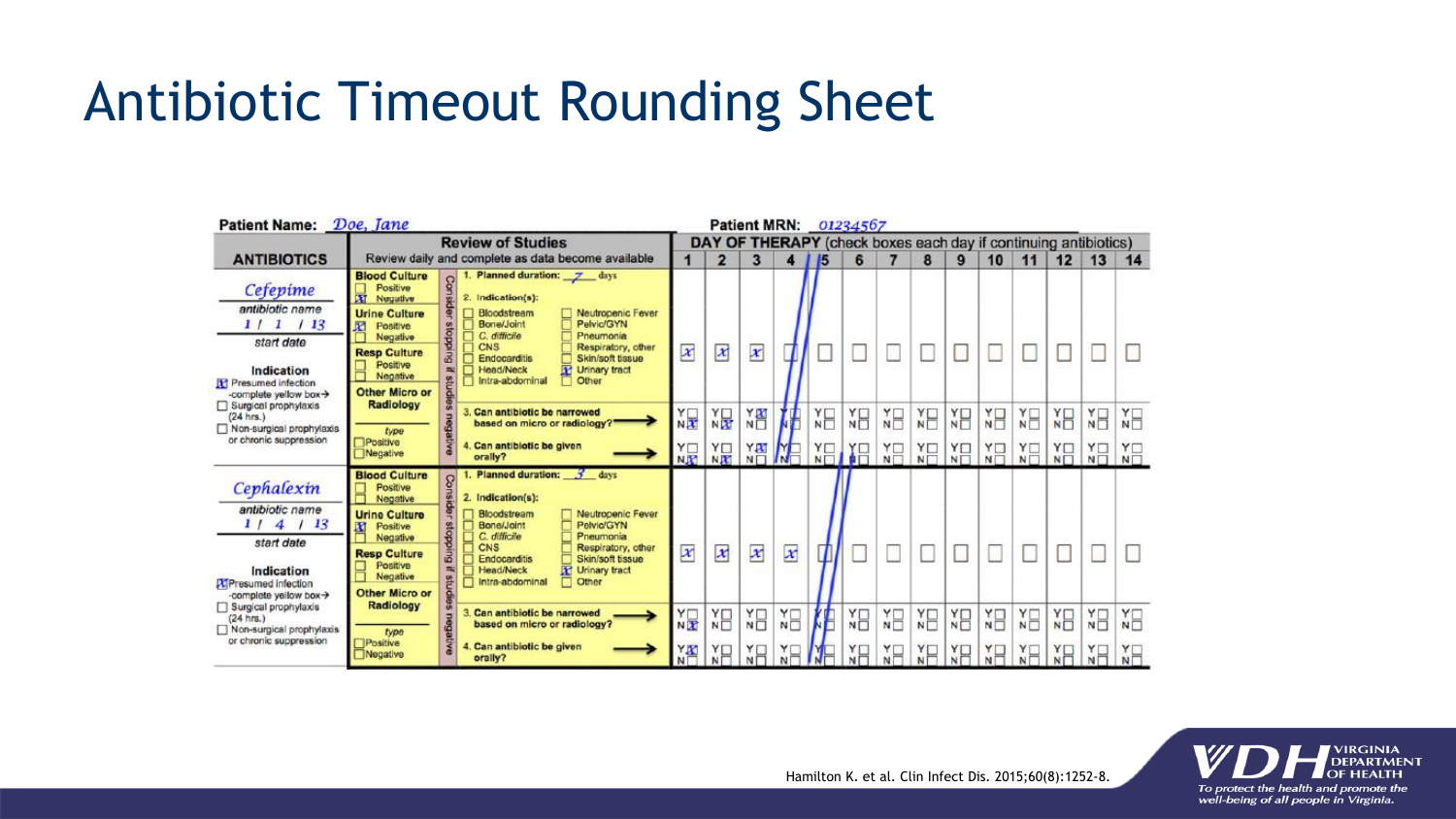## Antibiotic Self Stewardship

| <b>Audit time frame</b> | Total audits, n | Audits with change,<br>n(%) | Type of change made, n(%) |         |
|-------------------------|-----------------|-----------------------------|---------------------------|---------|
|                         |                 |                             | Dose or duration          | Other   |
| First                   | 1062            | 154(14.5)                   | 85 (55)                   | 69(45)  |
| Second                  | 271             | Z4(8.9)                     | 15(63)                    | 9(38)   |
| Subsequent              | 180             | 11(6.1)                     | 7(64)                     | 4(36)   |
| <b>Total</b>            | 1513            | 189(12.5)                   | 107(57)                   | 82 (43) |



Lee TC et al. Ann Intern Med. 2014;18;161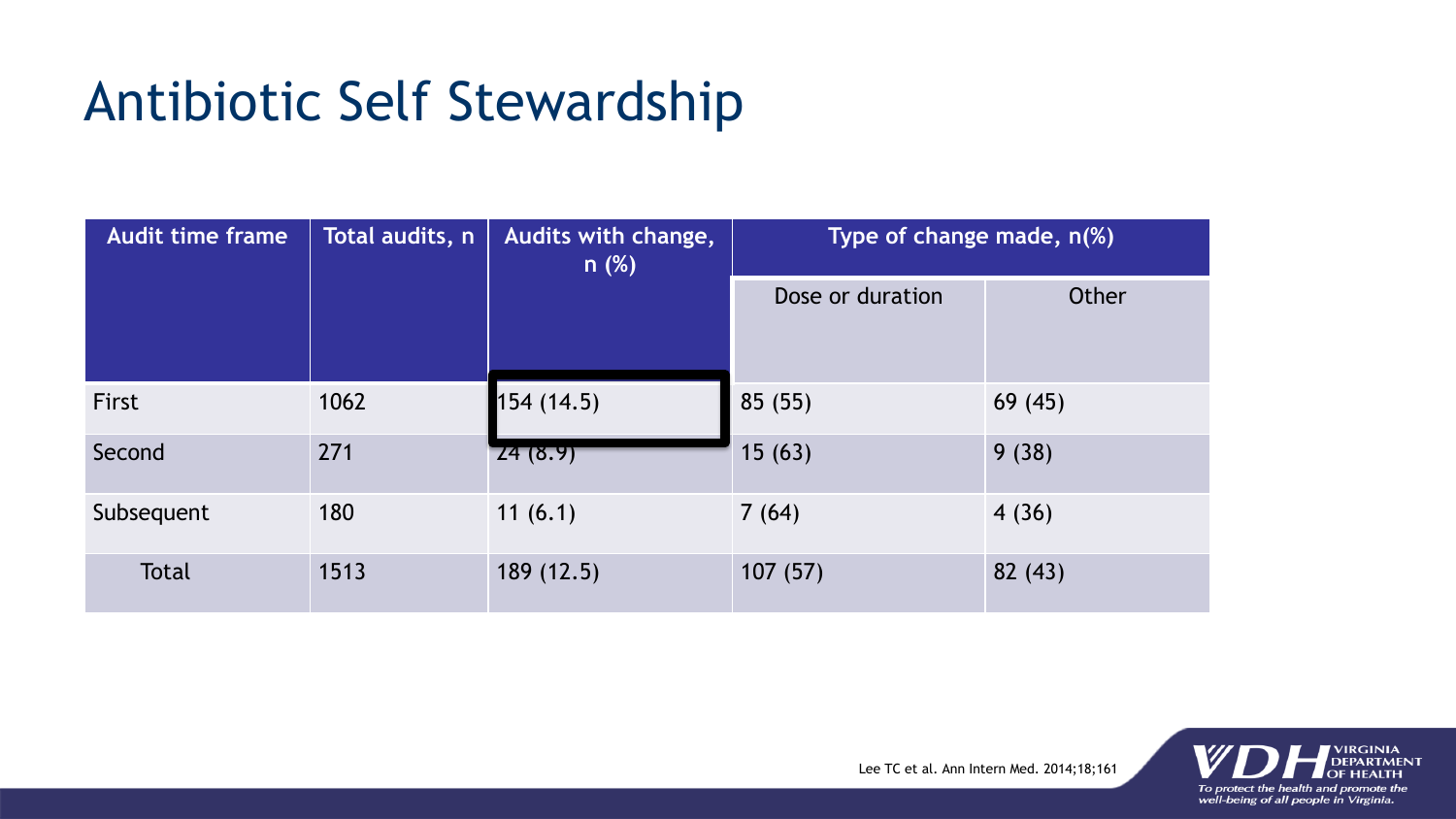## Antibiotic Self Stewardship

| Drug or Class          | Total audits, n | <b>Audits with</b><br>change, n (%) | Type of change made, n (%)  |                 |
|------------------------|-----------------|-------------------------------------|-----------------------------|-----------------|
|                        |                 |                                     | Dose, duration, or<br>route | To another drug |
| Pipercillin/tazobactam | 285             | 58 (20.3)                           | 19(33)                      | 39(67)          |
| Fluoroquinolone        | 200             | 37(18.5)                            | 22(60)                      | 15(40)          |
| Vancomycin             | 93              | 13(14)                              | 6(46)                       | 7(54)           |
| Carbapenems            | 55              | 4(7)                                | 2(50)                       | 2(50)           |

Conclusion: CDC's antibiotic time-outs can aid in reducing both costs and optimizing antimicrobial use



Lee TC et al. Ann Intern Med. 2014;18;161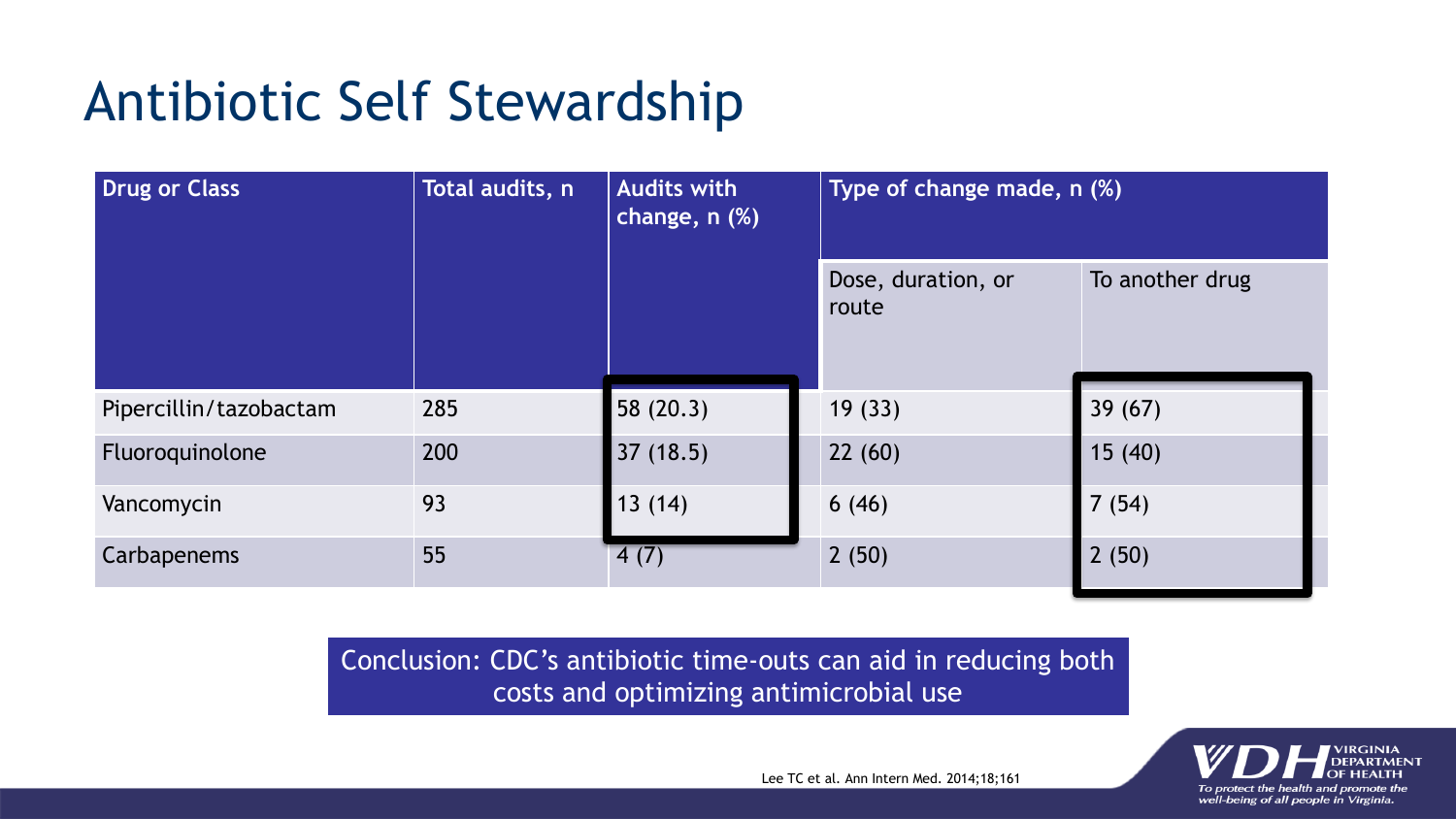#### Pharmacist stewardship activity

**Core Elements for Long Term Care**

Leadership

Accountability

Drug Expertise

**Action**

**Tracking** 

Reporting

Education

- 1. Reviews antibiotic courses for appropriateness of administration and/or indication
- 2. Establishes standards for clinical/laboratory monitoring for adverse drug events from antibiotic use
- 3. Reviews microbiology culture data to assess and guide antibiotic selection

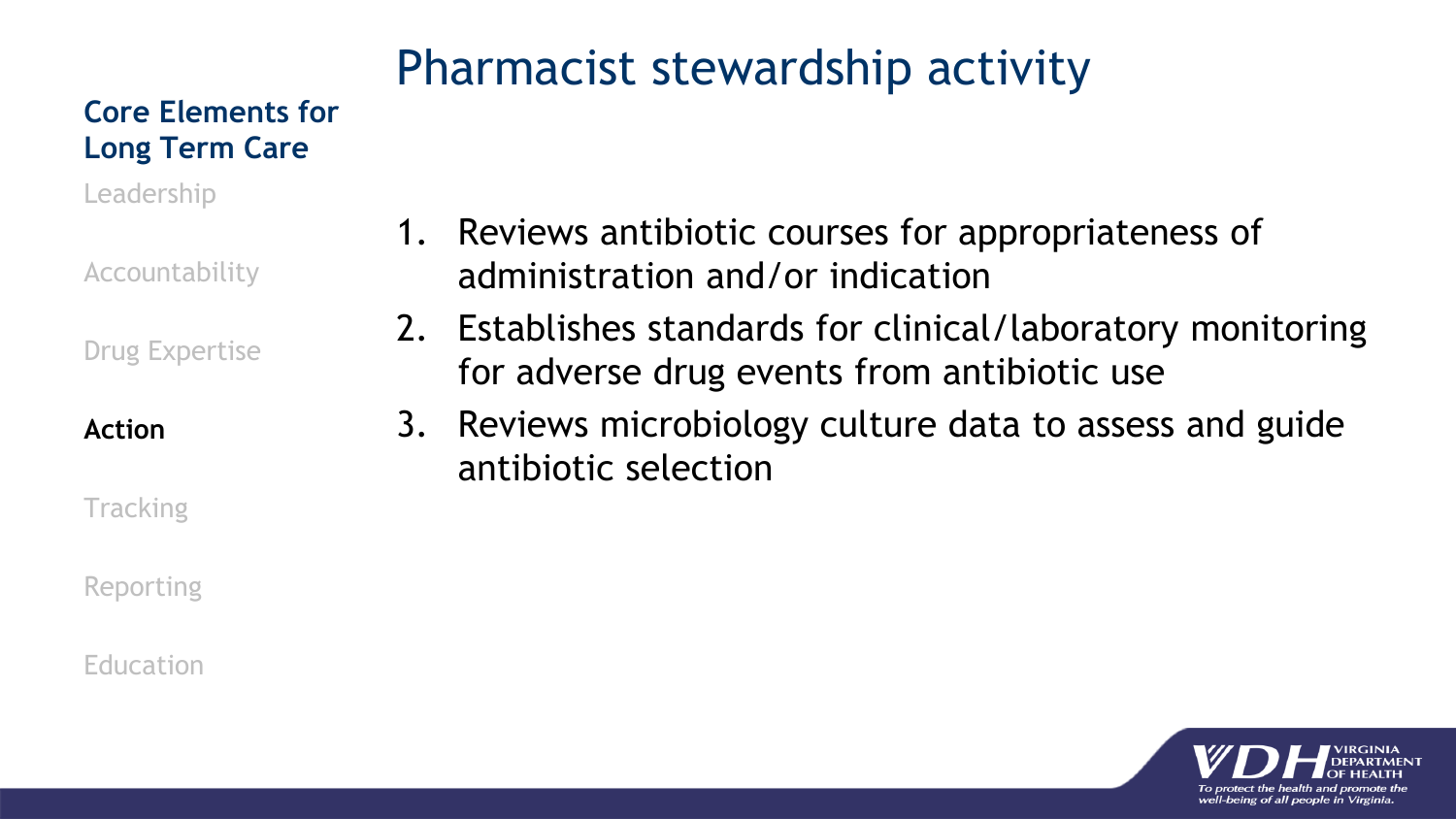### Prospective Audit With Intervention and Feedback

- Stewardship personnel reviews alerts generated by a computer decision support program
	- Example alerts: bug-drug mismatch, antibiotics/antifungals for > 3 days without positive cultures, duplicate antibiotic therapy with similar spectrum
- Stewardship personnel contacts team to recommend changes
	- Method of communication varies
- Interventions are more focused on targeted therapy/treatment duration
	- Patient has already been on antibiotics for >3 days by the time you are reviewing the alert

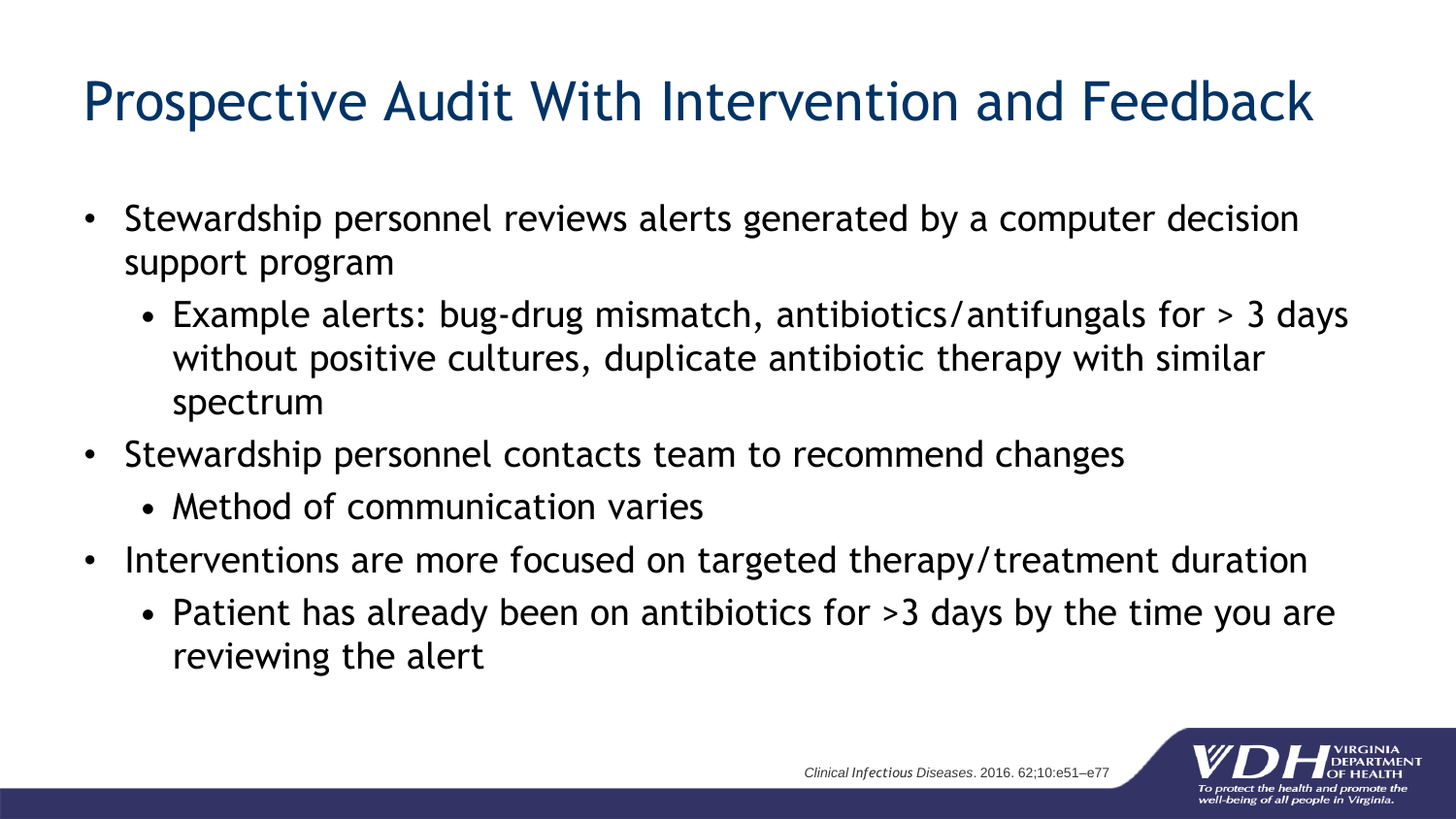## Antibiotic Restriction

Requires

- Process and **personnel** to restrict dispensing
- Requires education to staff about restriction policies
- Requires escalation pathway
- Requires documentation and audits

Limitations can vary based on resources

- Certain indications
- Specific prescribers (e.g., by infectious diseases specialists)
- Specific services or wards (e.g., critical care units)
- Specific patient populations (e.g., patients with immunosuppression or cystic fibrosis)

Criteria for use can be helpful to providers

- Explains rationale for restriction
- Gives education on when to use antibiotic

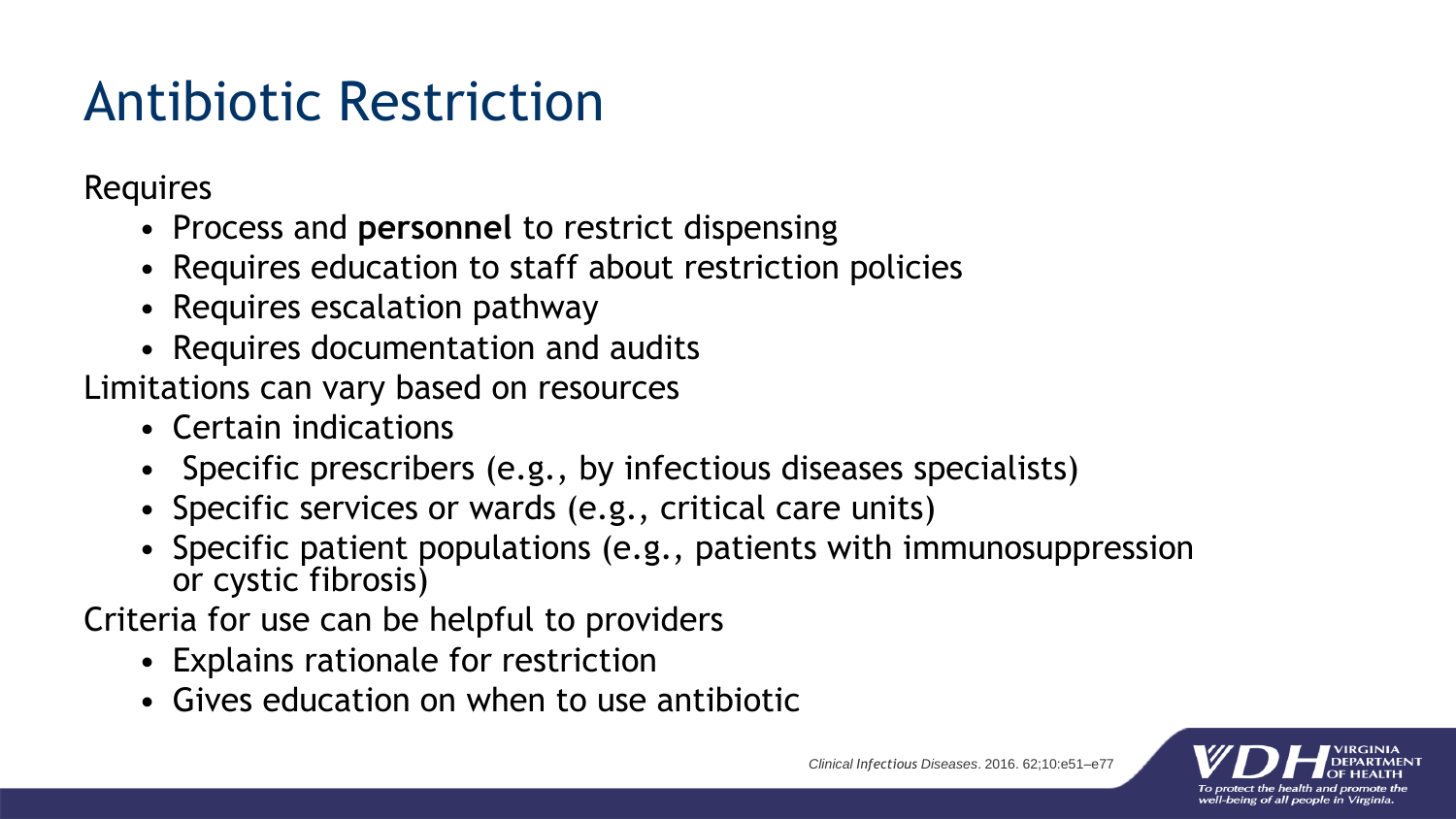# Criteria For Use Example

#### Caspofungin

• Empiric in patients with risk factors for resistant *Candida* spp. infections; Any ICU patient growing yeast in a blood culture; Targeted therapy for patients with resistant Candida

#### Linezolid

• Empiric in patients with risk factors for VRE; Targeted therapy for patients growing VRE in sites other than urine

#### Meropenem

• Patients with confirmed or expected multi-drug resistant gram-negatives; Patients not improving on cefepime or pipercillin/tazobactam

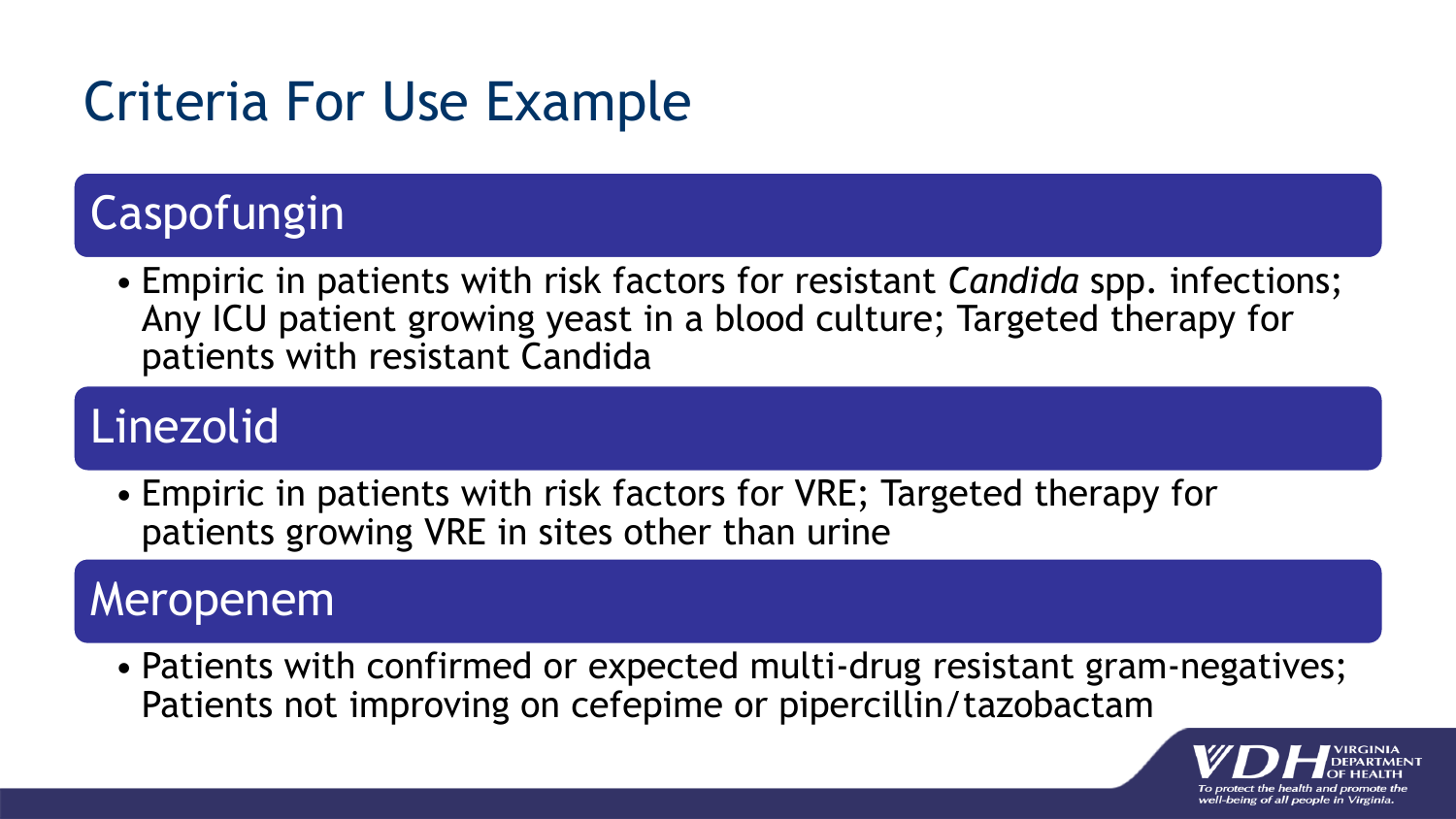## Facility Guidelines for the Treatment of Common Infections

#### Community-acquired pneumonia

• Uncomplicated pneumonia can be treated for 5-7 days in the setting of a timely clinical response

Urinary tract infections

• Criteria to distinguish between asymptomatic and symptomatic bacteriuria

• Fluroquinolones are not optimal empiric therapy Skin and soft tissue infections

• Criteria to distinguish purulent and nonpurulent infections

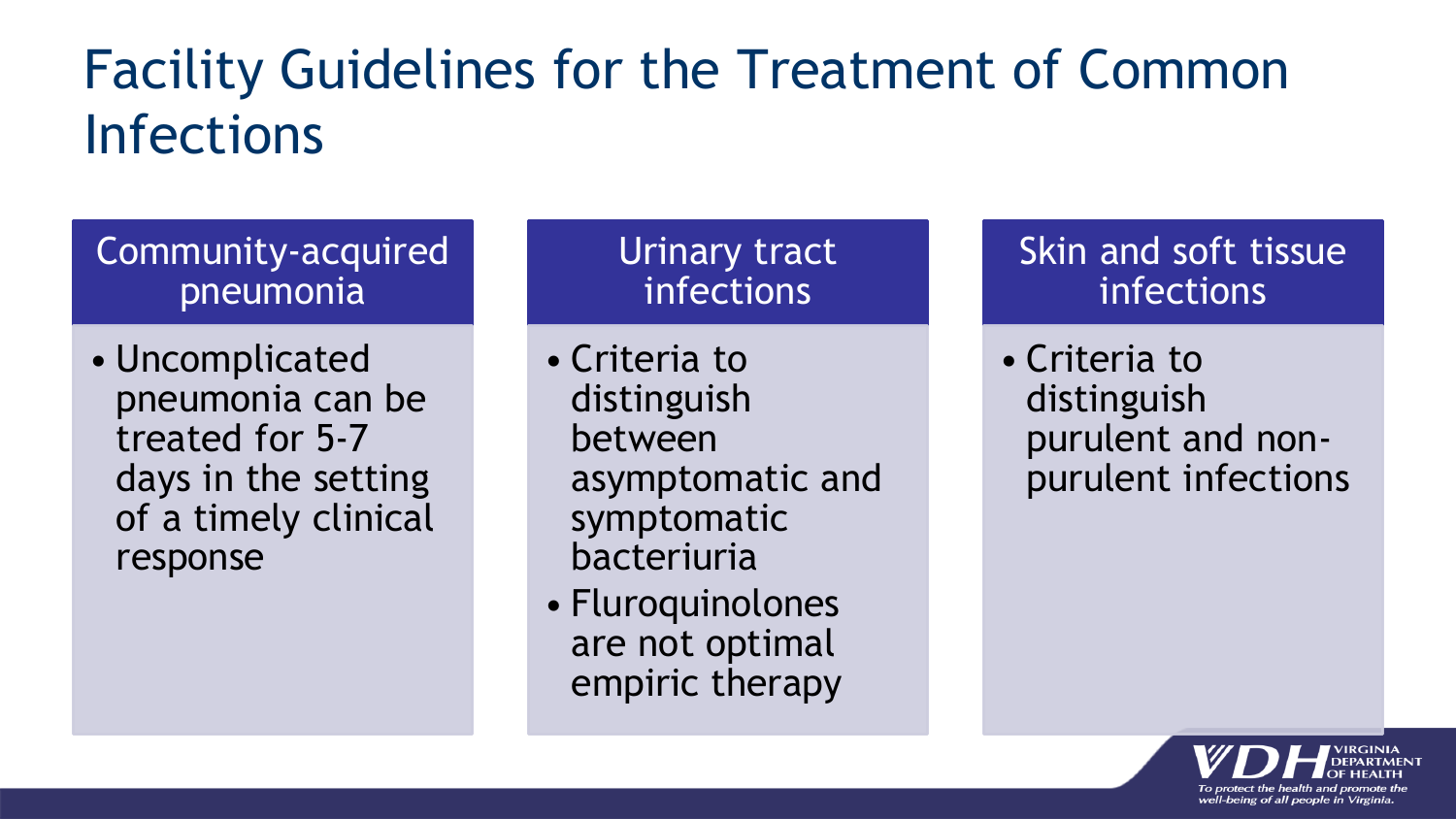#### **Core Elements for Long Term Care**

Leadership

Accountability

Drug Expertise

Action

**Tracking**

Reporting

Education

#### Monitor measures of antibiotic use

- 1.Adherence to facility-specific treatment recommendations
- 2.Performs medication use evaluation
- 3.Monitors antibiotic days of therapy
	- Submit through CDC NHSN AU and Resistance Module

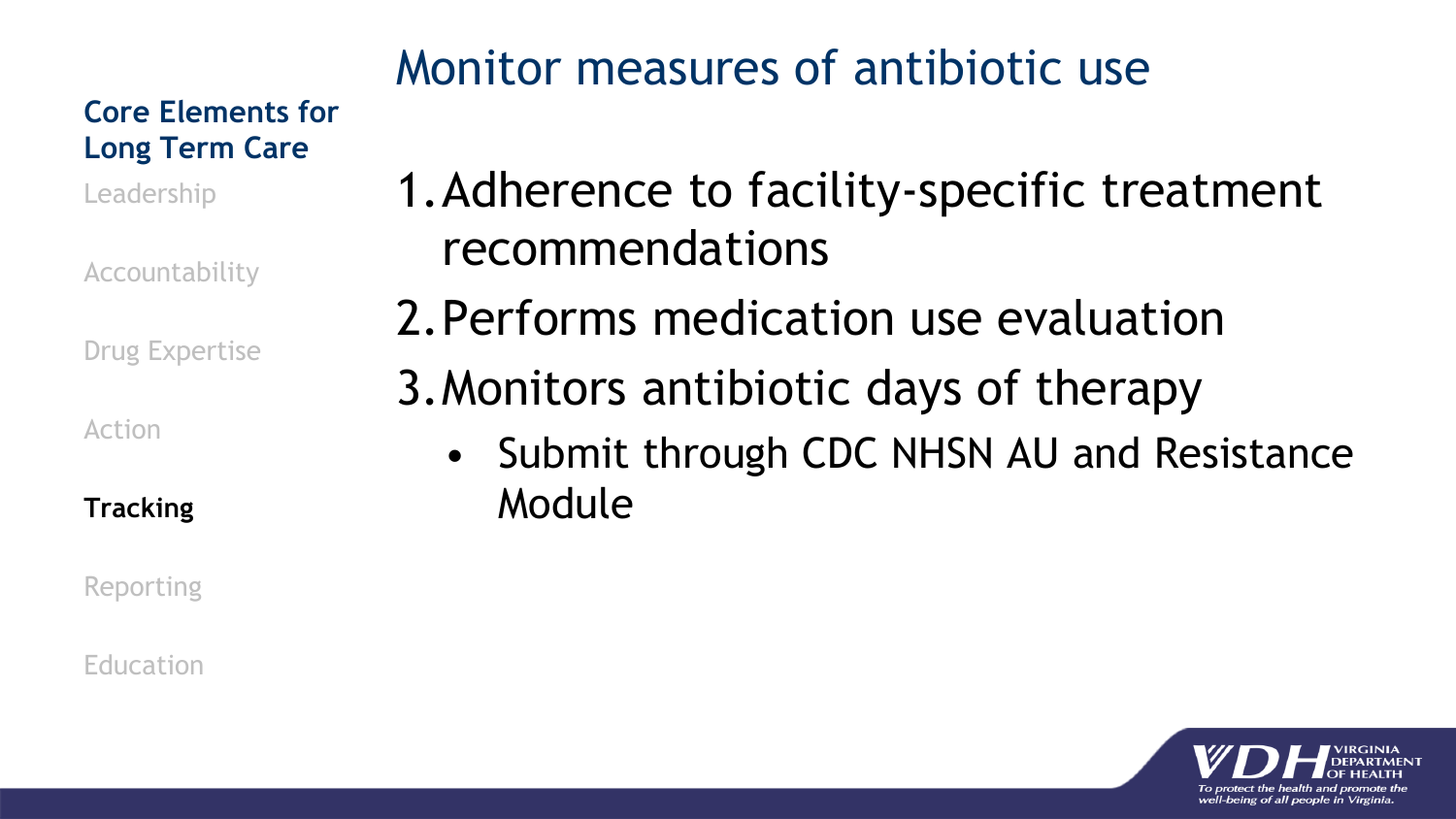### What Do Clinicians Want to Measure?

- 55-question online survey was e-mailed to 94 physicians or pharmacists in acute care hospitals in the United States
- Distribution list was developed based on those institutions that had contact with the Medical Affairs department at Cubist Pharmaceuticals and were known to have existing ASPs or thought to be developing ASPs
- The outcomes or metrics available in the survey for selection by respondents were based on the IDSA/SHEA ASP guidelines

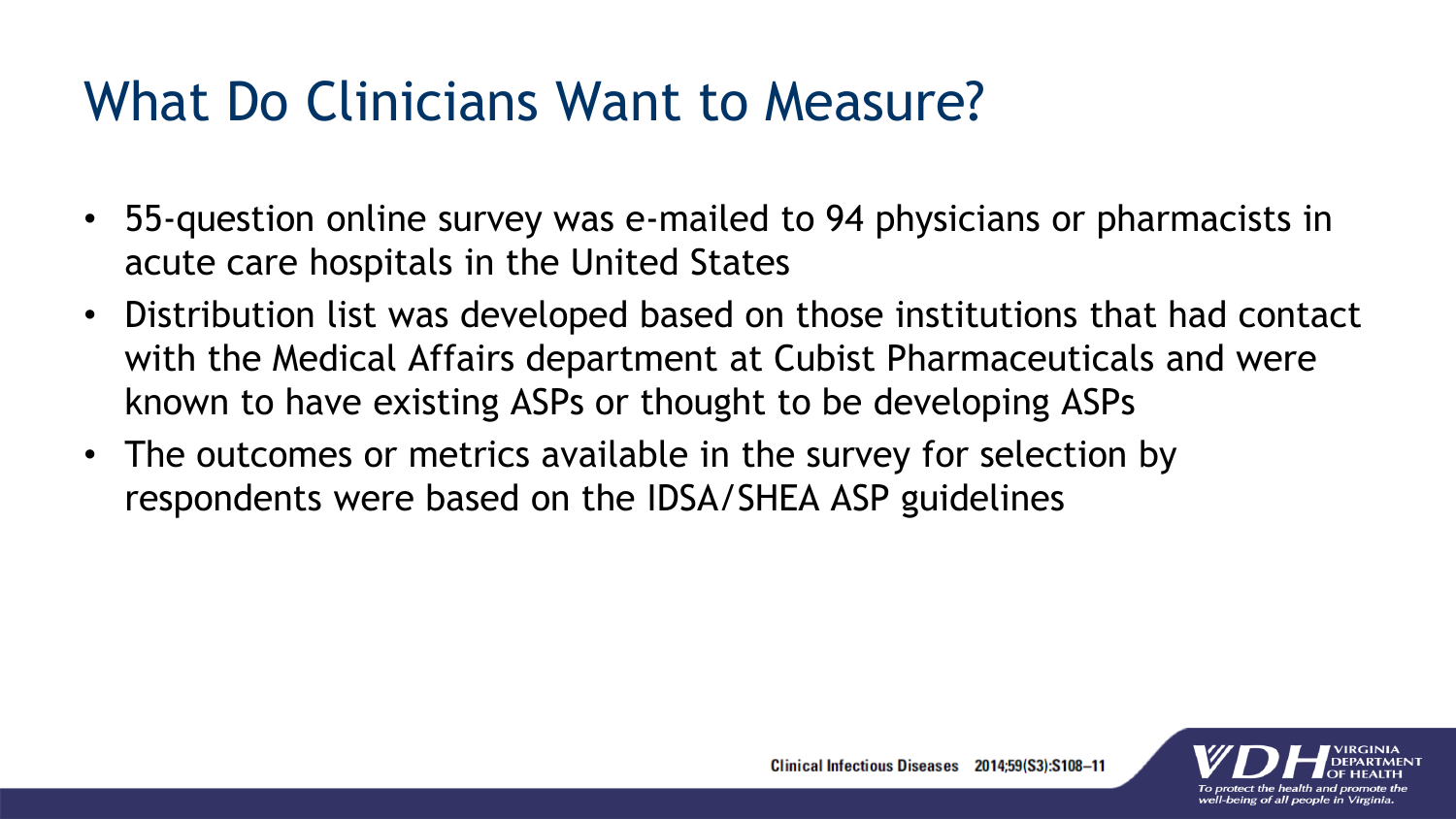### What Do Clinicians Want to Measure?

- Respondents were from 48 institutions (51% response rate) in 29 states
- Academic/university hospital accounted for 52% of respondents
- 76% of respondents were ID pharmacists

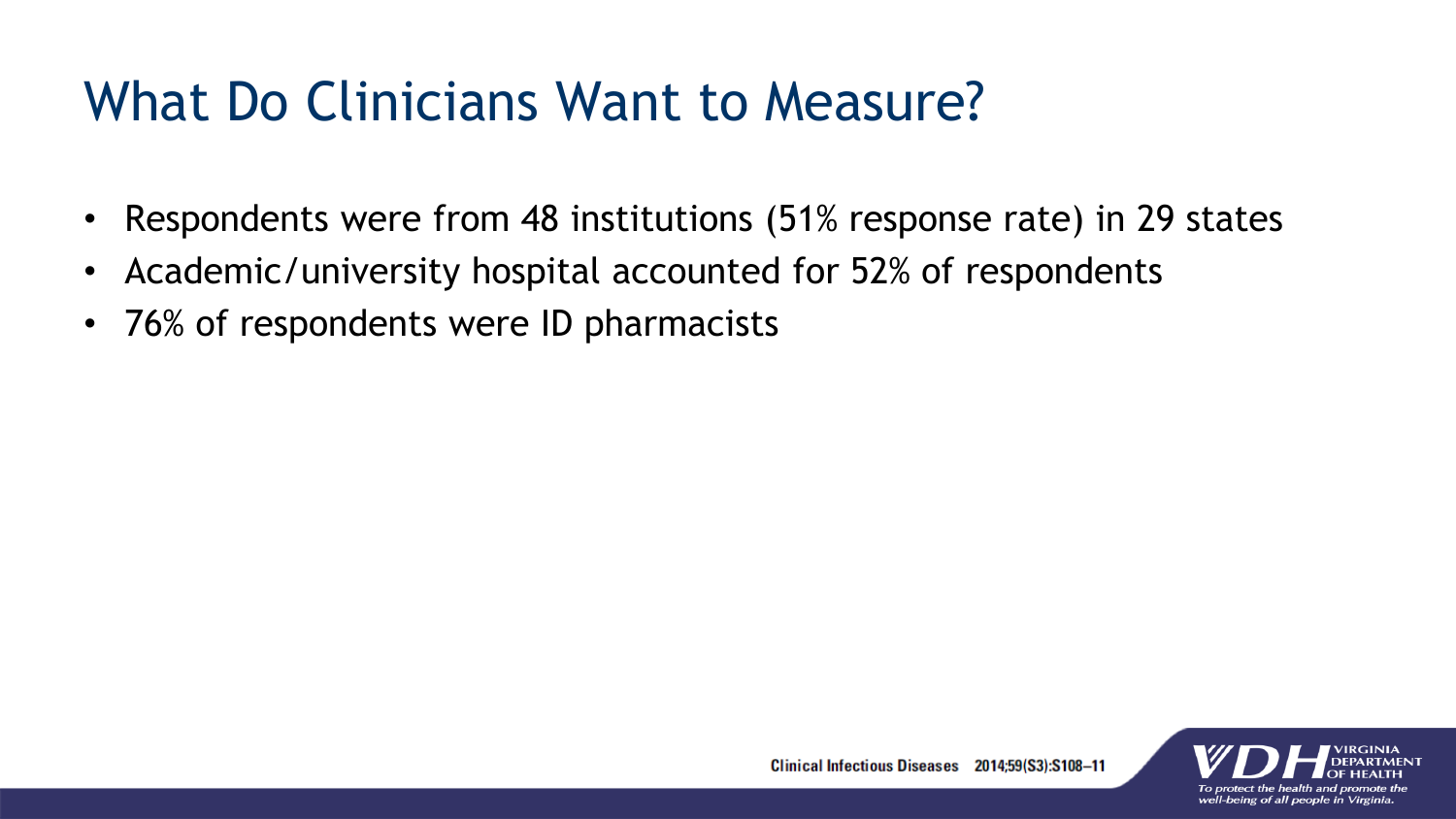#### Table 3. Respondents' Opinion of Most Important Antimicrobial Stewardship Program Outcomes Based on Audience and Those Collected as Metrics  $(n = 41)$

| Outcome <sup>a</sup>                                     | Collected by<br>Respondents as<br><b>ASP Metric</b> | Most<br>Important | Hospital Administrator<br><b>Perceived Most</b><br>Important <sup>b</sup> | <b>Pharmacy Director</b><br>Perceived Most<br>Important <sup>b</sup> | <b>P&amp;T Committee</b><br><b>Perceived Most</b><br>Important <sup>b</sup> | <b>ID Physician</b><br><b>Perceived Most</b><br>Important <sup>b</sup> |
|----------------------------------------------------------|-----------------------------------------------------|-------------------|---------------------------------------------------------------------------|----------------------------------------------------------------------|-----------------------------------------------------------------------------|------------------------------------------------------------------------|
| Antimicrobial use                                        | 30(73)                                              | 6(15)             | 1(2)                                                                      | 9(22)                                                                | 13 (32)                                                                     | 1(2)                                                                   |
| Antimicrobial cost                                       | 30(73)                                              | 4(10)             | 17 (41.5)                                                                 | 23 (56)                                                              | 6(15)                                                                       | 0(0)                                                                   |
| Appropriateness of<br>antimicrobial use                  | 21(51)                                              | 23 (56)           | 2(4.9)                                                                    | 2(5)                                                                 | 6(15)                                                                       | 11(27)                                                                 |
| Infection-related mortality<br>rate                      | 3(7)                                                | 14 (34)           | 1(2)                                                                      | 2(5)                                                                 | 1(2)                                                                        | 15(37)                                                                 |
| Infection or antibiotic-<br>associated length of<br>stay | 5(12)                                               | 9(22)             | 2(4.9)                                                                    | 0(0)                                                                 | 1(2)                                                                        | 3(7)                                                                   |

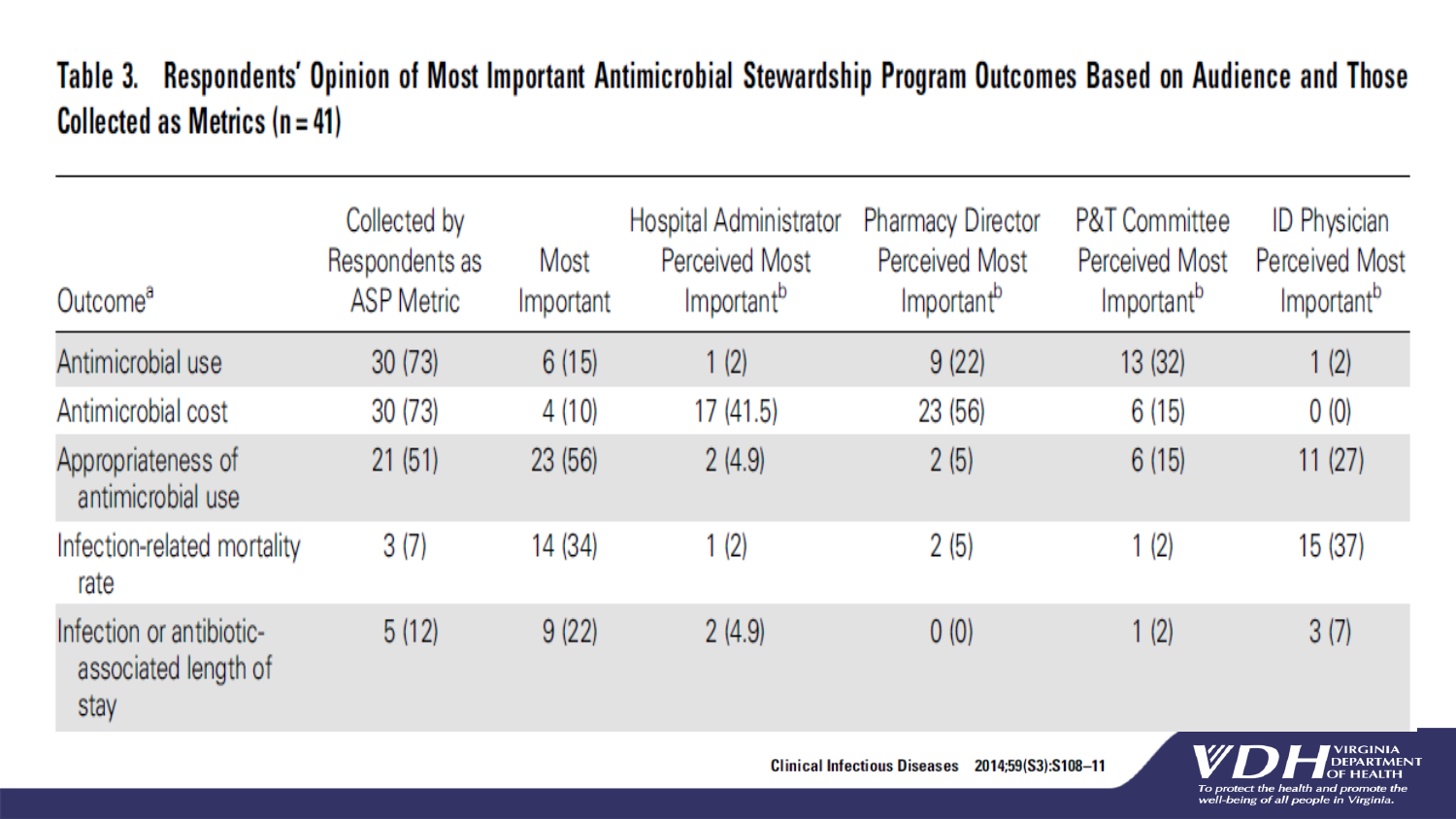## 2016 IDSA Antimicrobial Stewardship Guidelines

Which overall measures best reflect the impact of ASPs and their interventions?

- We suggest monitoring antibiotic use as measured by days of therapy (DOT) in preference to defined daily dose (DDD)
- ASPs should consider measurement of appropriate antibiotic use within their own institution by examining compliance with local or national guidelines and share that data with clinicians to help inform their practice
- Although rates of CDI or antibiotic resistance may not reflect ASP impact (because those outcomes are affected by patient population, infection control, and other factors) those measurements can also be used for targeted interventions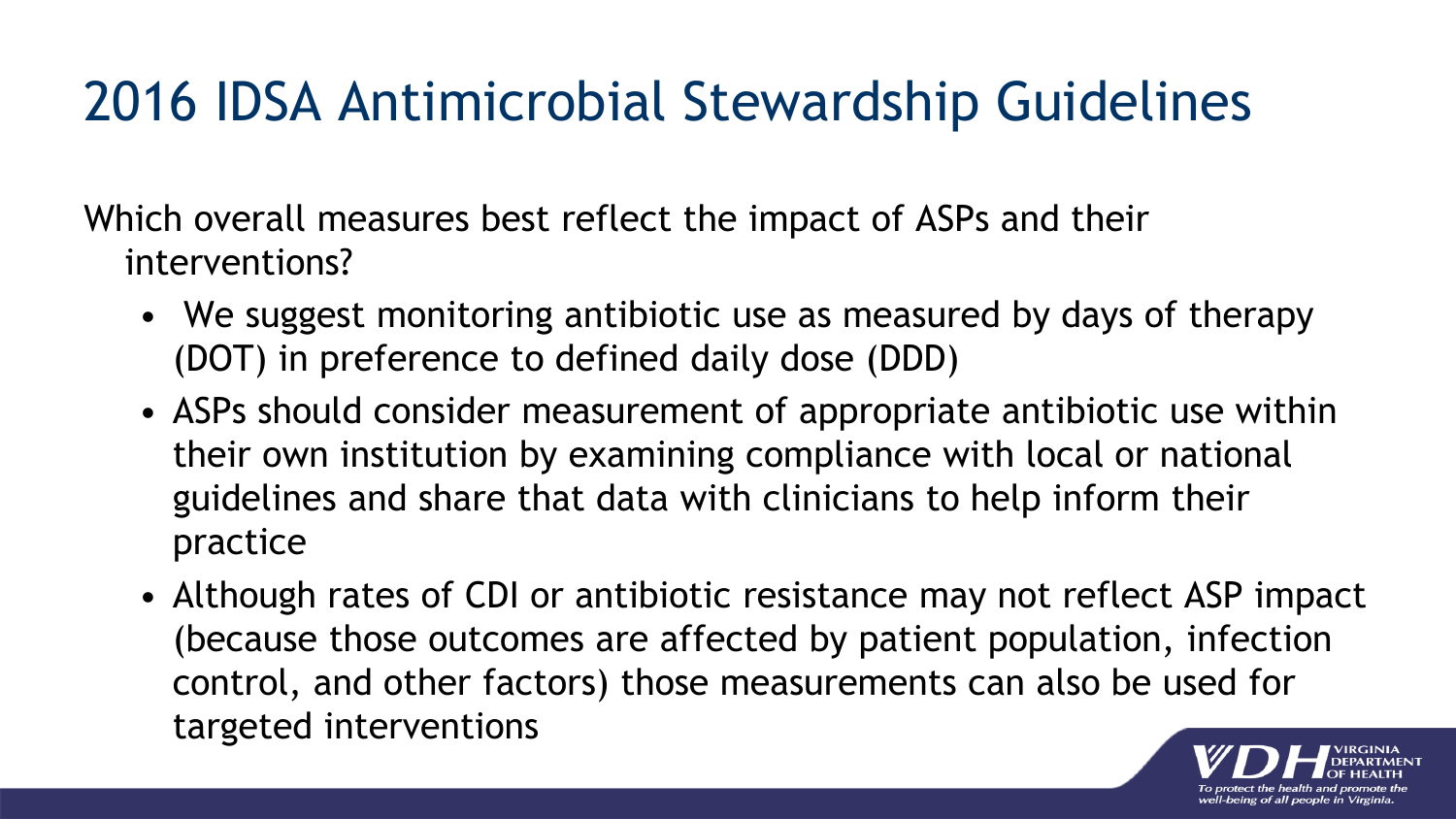### Antimicrobial Utilization Measures

- Understand the volume of antimicrobial use, patterns of use, and evaluate the impact of stewardship interventions
- Can be used for benchmarking
- Feasibility concerns
	- Full capture of targeted antimicrobial agents including non-formulary agents
	- Mapping of agents to a standard agent list
	- Mapping of hospital units with the appropriate unit type category

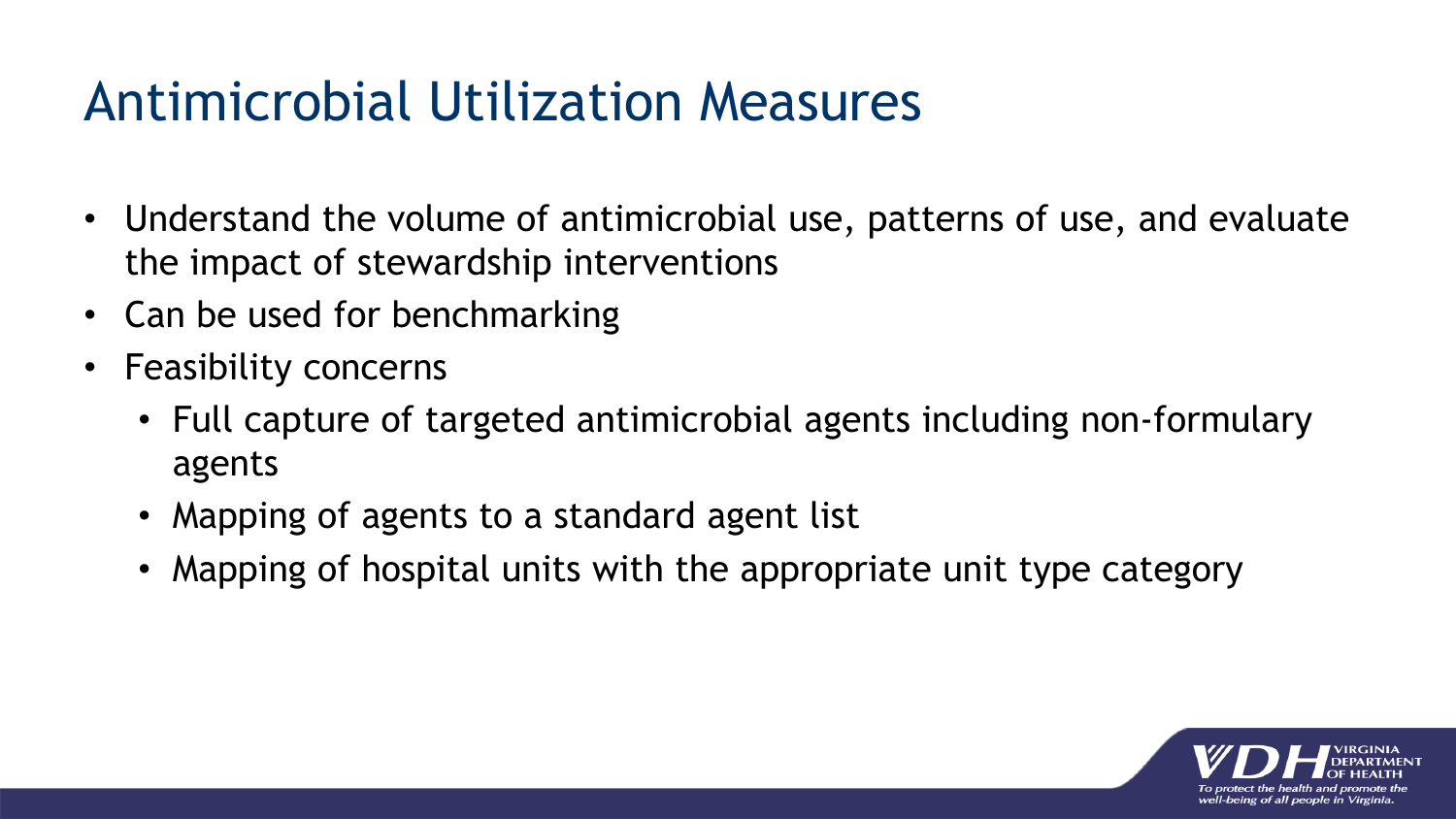#### Antimicrobial Utilization Measures



well-being of all people in Virginia.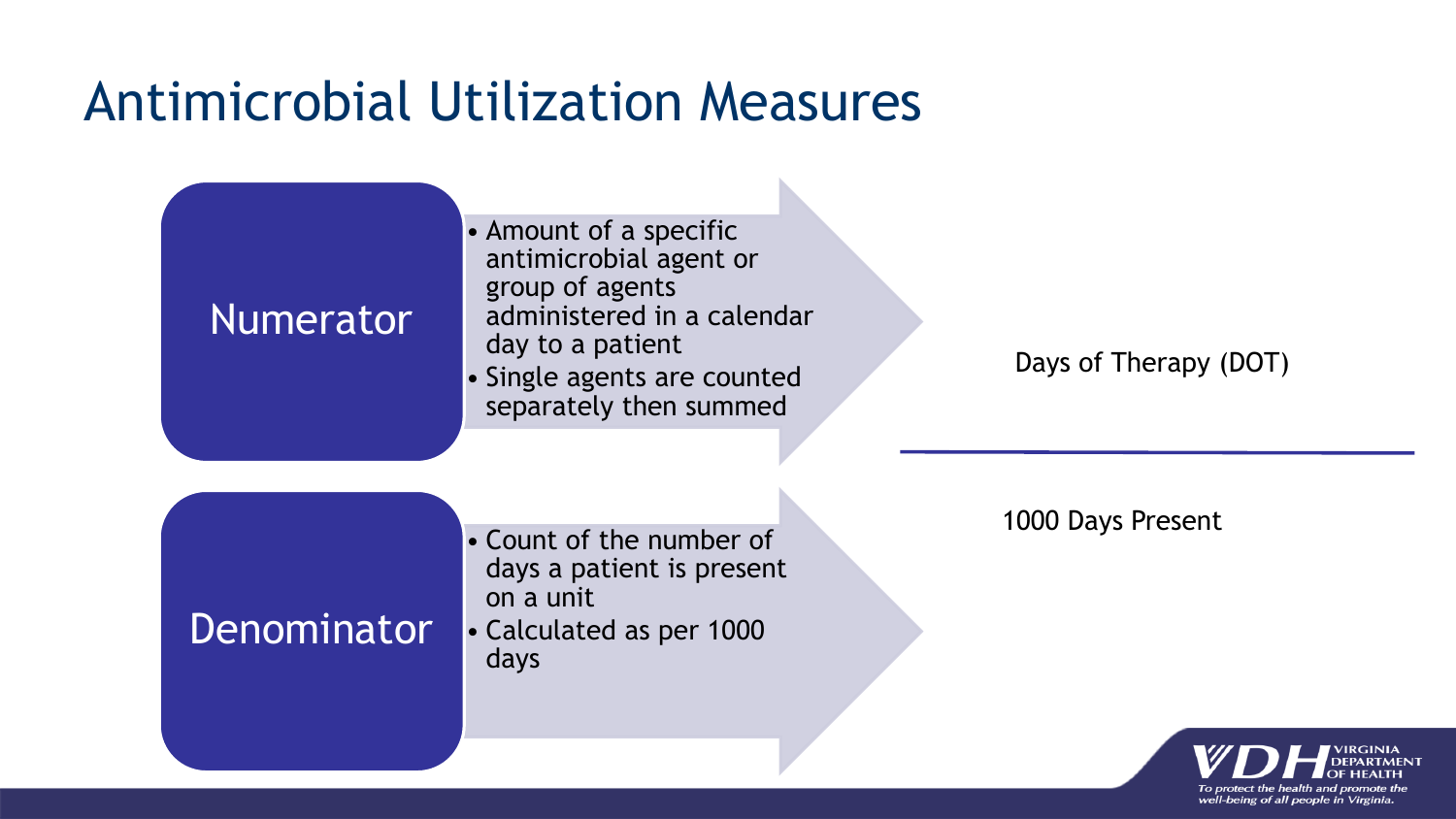#### Monitor outcomes of antibiotic use

#### **Core Elements for Long Term Care**

Leadership

Accountability

Drug Expertise

#### Action

#### **Tracking**

Reporting

#### Education

- 1. Monitors rates of *C. difficile* infection
- 2. Monitors rates of antibiotic-resistant organisms
- 3. Monitors rates of adverse drug events due to antibiotics

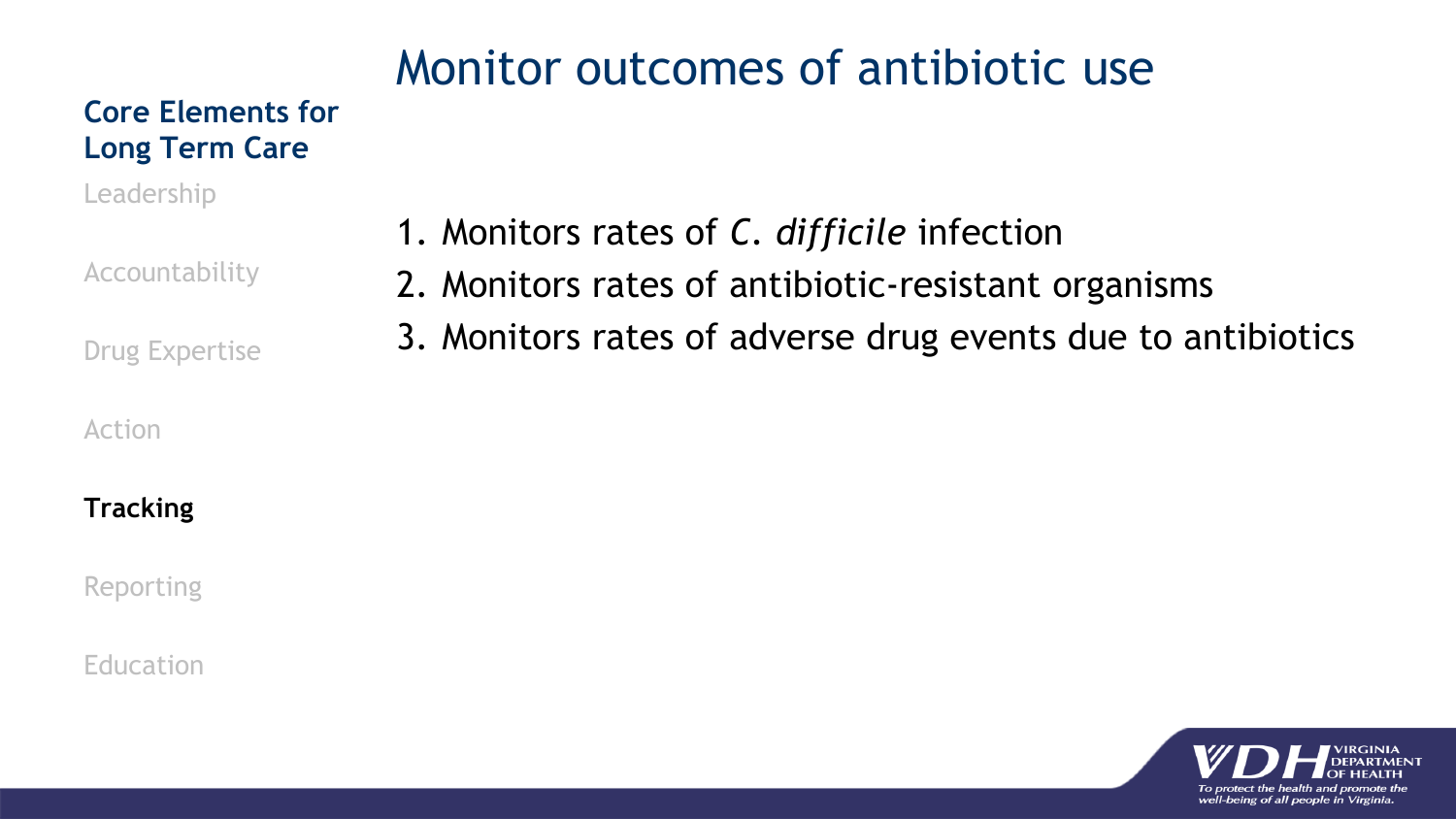#### Provide facility-specific reports

#### **Core Elements for Long Term Care**

Leadership

Accountability

Drug Expertise

Action

**Tracking** 

#### **Reporting**

Education

- 1. Measures of antibiotic use at the facility a) Personalized feedback on antibiotic use
- 2. Measures of outcomes related to antibiotic use
- 3. Report of facility antibiotic susceptibility patterns

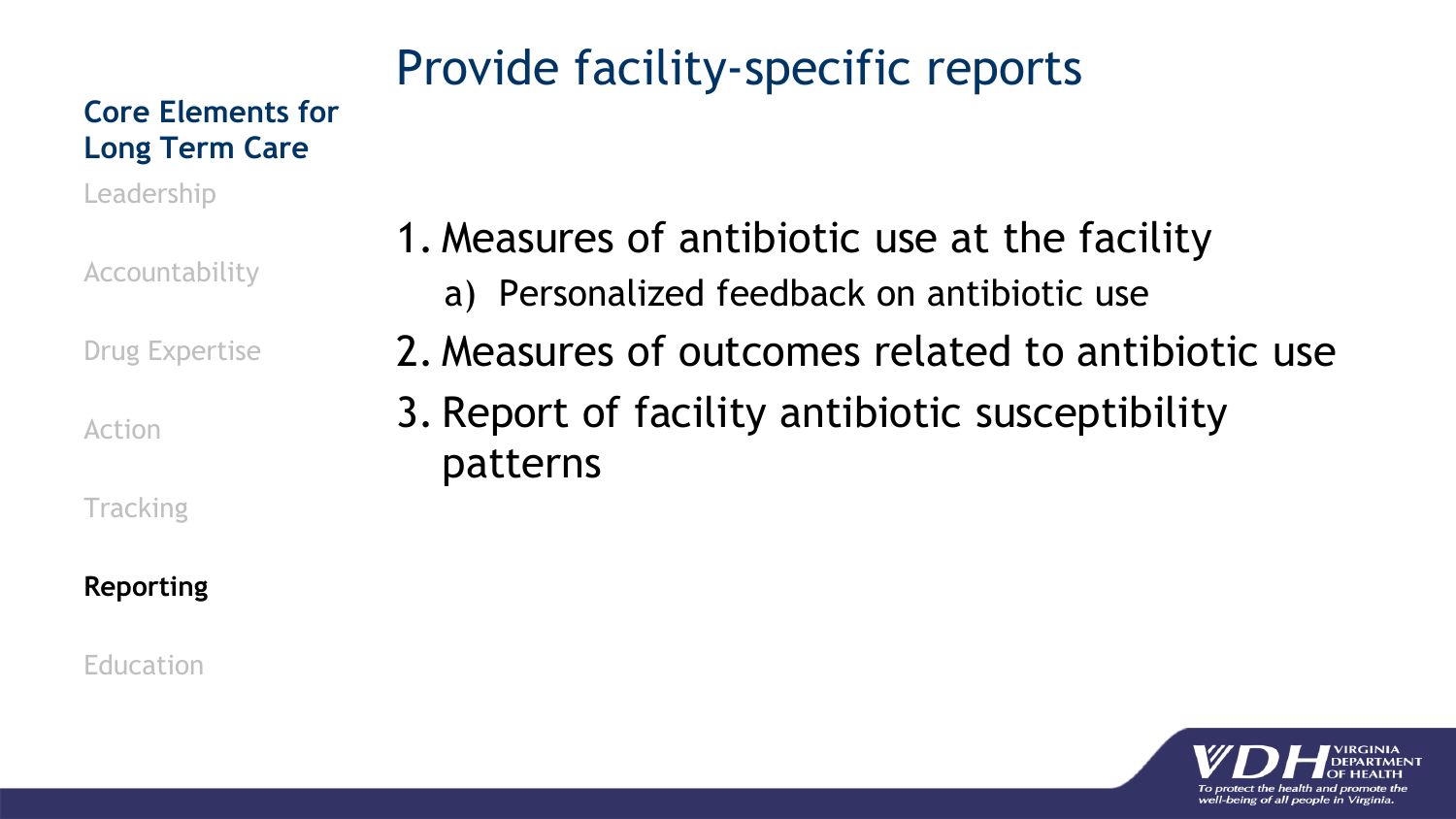## **Tracking**



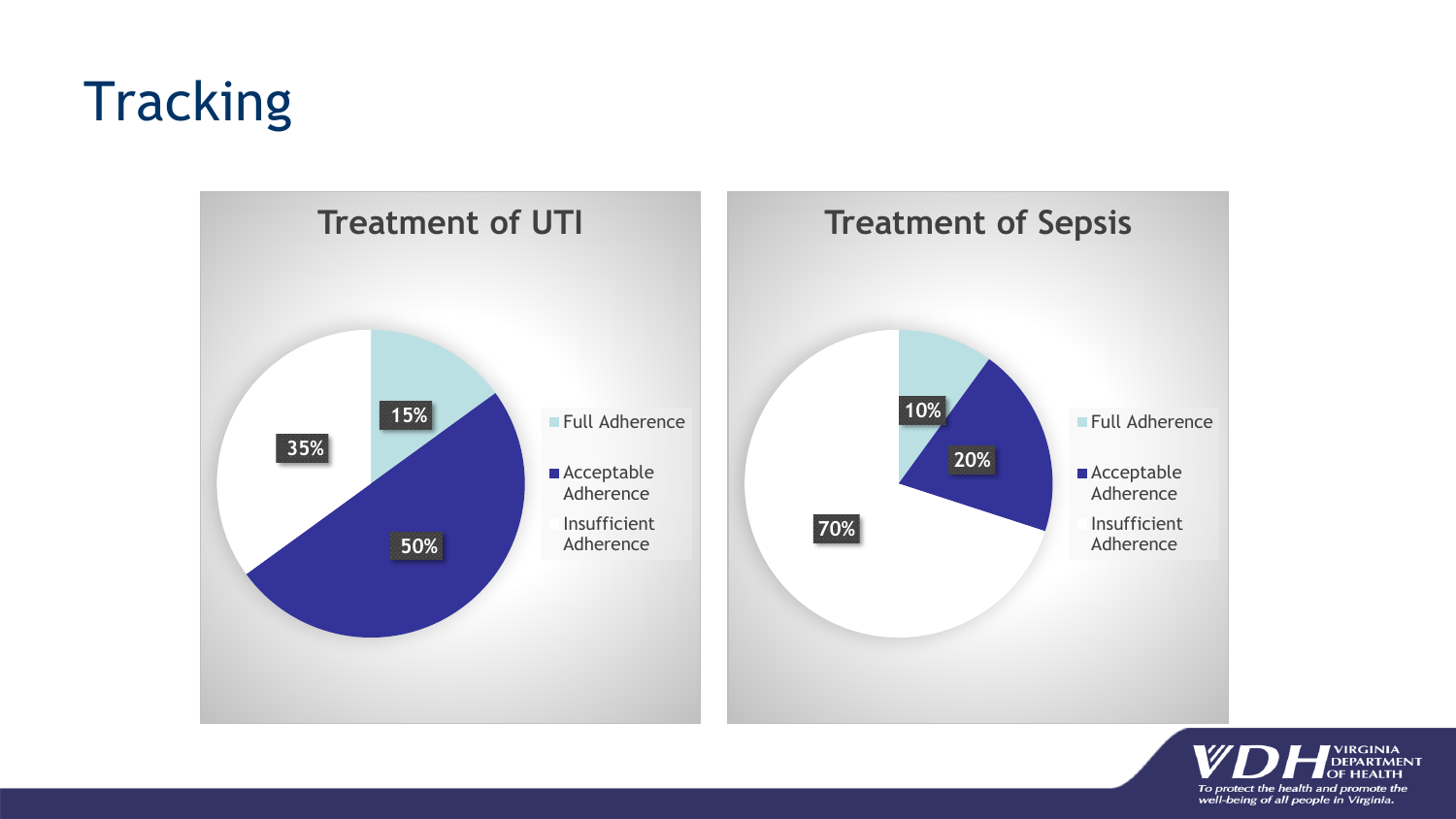### State and Regional Cumulative Antibiogram

- The Virginia Healthcare-Associated Infections Advisory Group analyzed data from facility-level antibiograms to develop an understanding of antimicrobial susceptibility and resistance among bacteria recovered from clinical specimens across Virginia
	- Led by the Virginia Department of Health, Health Quality Innovators, and the Virginia Hospital and Healthcare Association
- June 2018 antimicrobial stewardship pharmacists were contacted to participate
- Seventy-six of eighty-five (89%) Virginia hospitals voluntarily submitted facility-level antibiograms for years 2016-2017
- Data included in the state and regional cumulative antibiogram were based on compilation of data from submitted antibiograms

well-being of all people in Virginia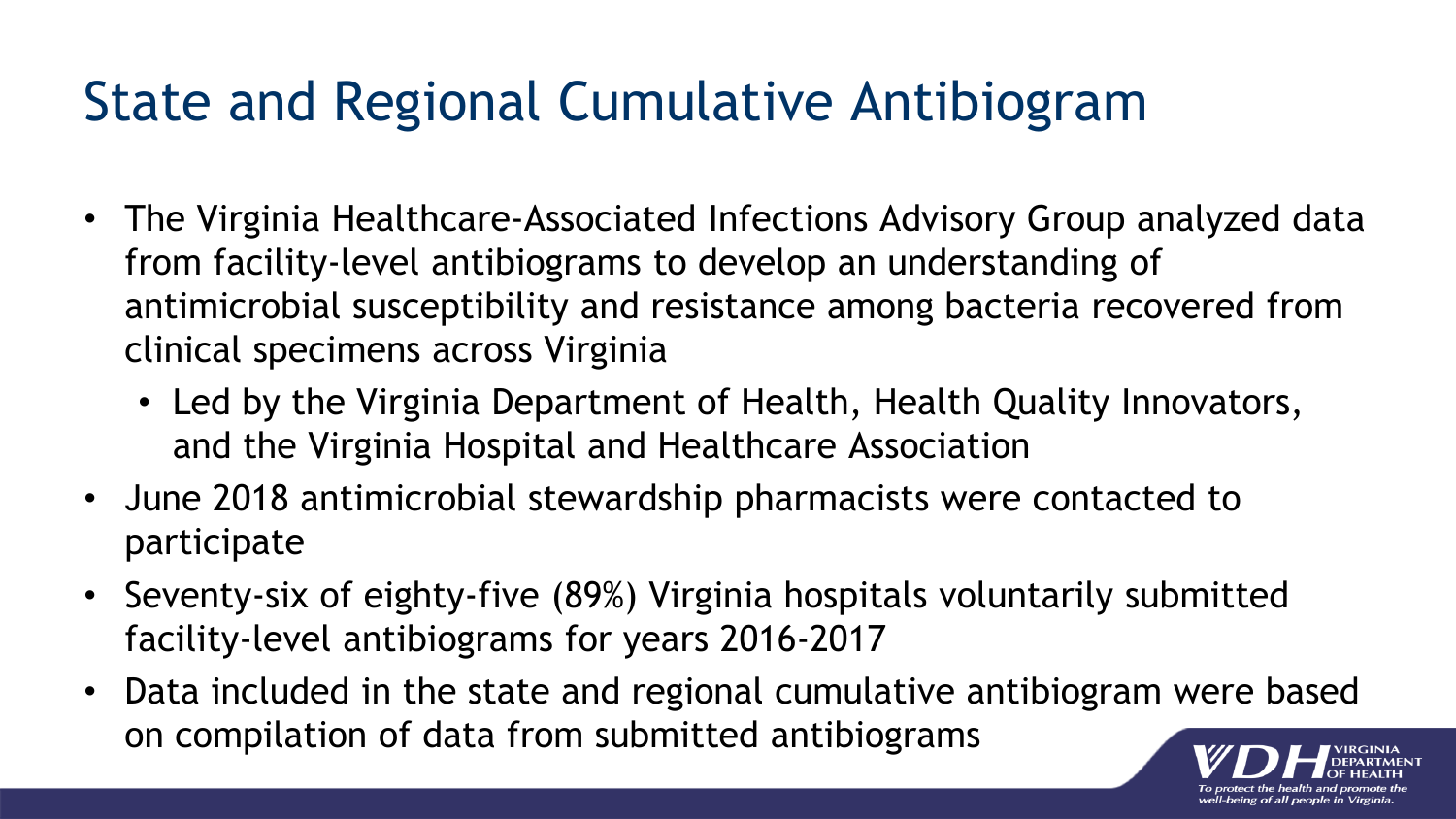### State and Regional Cumulative Antibiogram

| <b>Region</b>        | Number of hospitals asked to<br>participate | Number of hospitals participating,<br>n(%) |
|----------------------|---------------------------------------------|--------------------------------------------|
| <b>Central</b>       | 17                                          | 16(94)                                     |
| <b>Eastern</b>       | 18                                          | 16 (89)                                    |
| Northern             | 15                                          | 12(80)                                     |
| Northwest            | 9                                           | 7(78)                                      |
| <b>Far Southwest</b> | 11                                          | 11(100)                                    |
| Near Southwest       | 15                                          | 14(93)                                     |
| Total                | 85                                          | 76 (89)                                    |



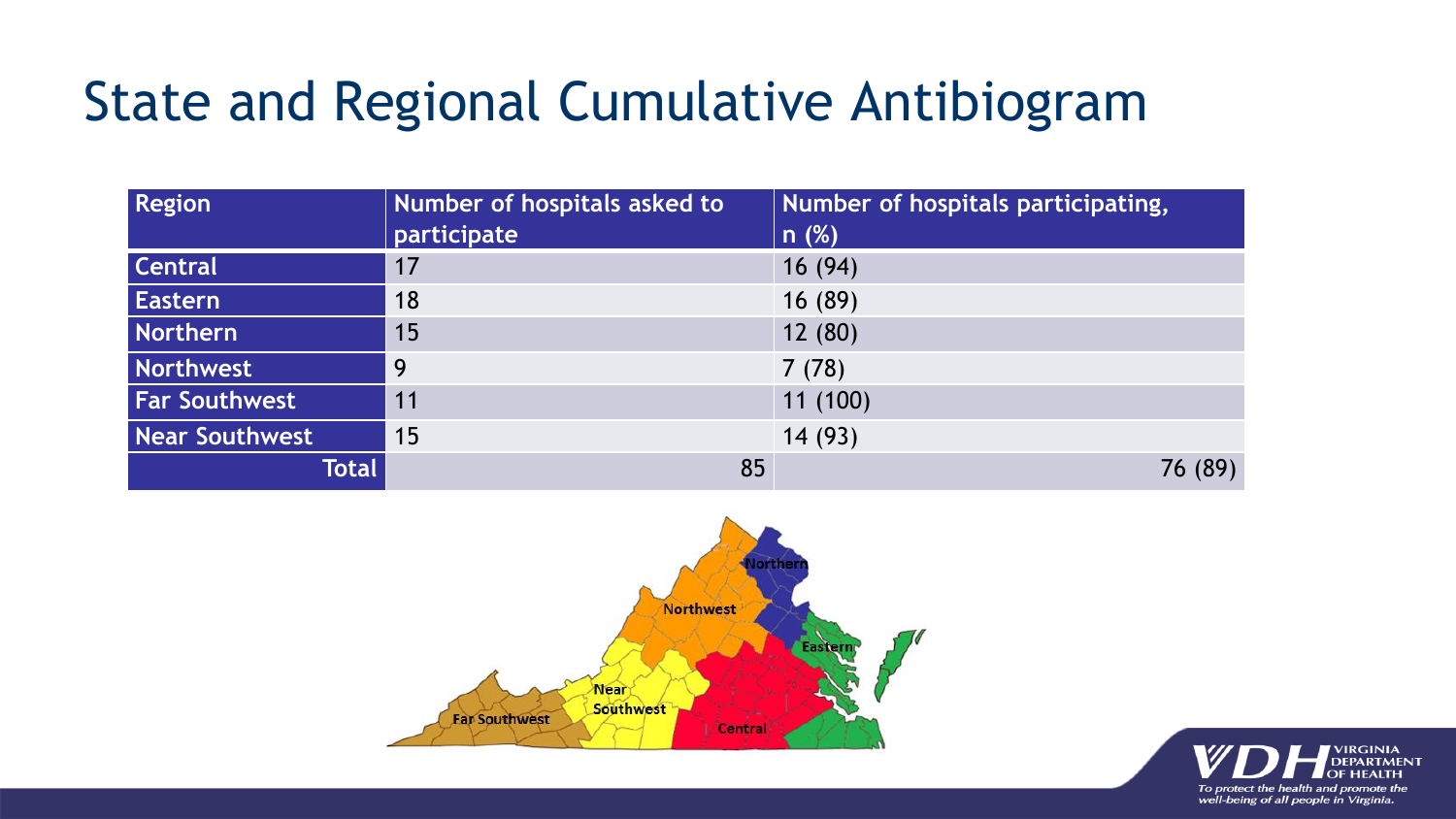### State and Regional Cumulative Antibiogram

- Statewide data suggest similar trends in resistance to national data
	- For *Pseudomonas aeruginosa*, meropenem was resistant in 10% of isolates
	- For *E. coli*, 27% of isolates were resistant to levofloxacin compared to only 8% of isolates resistant to third generation cephalosporins
	- For *Staphylococcus aureus*, 47% of isolates were resistant to nafcillin
	- For *Enterococcus faecium*, 80% of isolates were resistant to ampicillin and 62% were resistant to vancomycin
- Full report can be found on the [VDH HAI/AR website](http://www.vdh.virginia.gov/surveillance-and-investigation/hai/aur/)

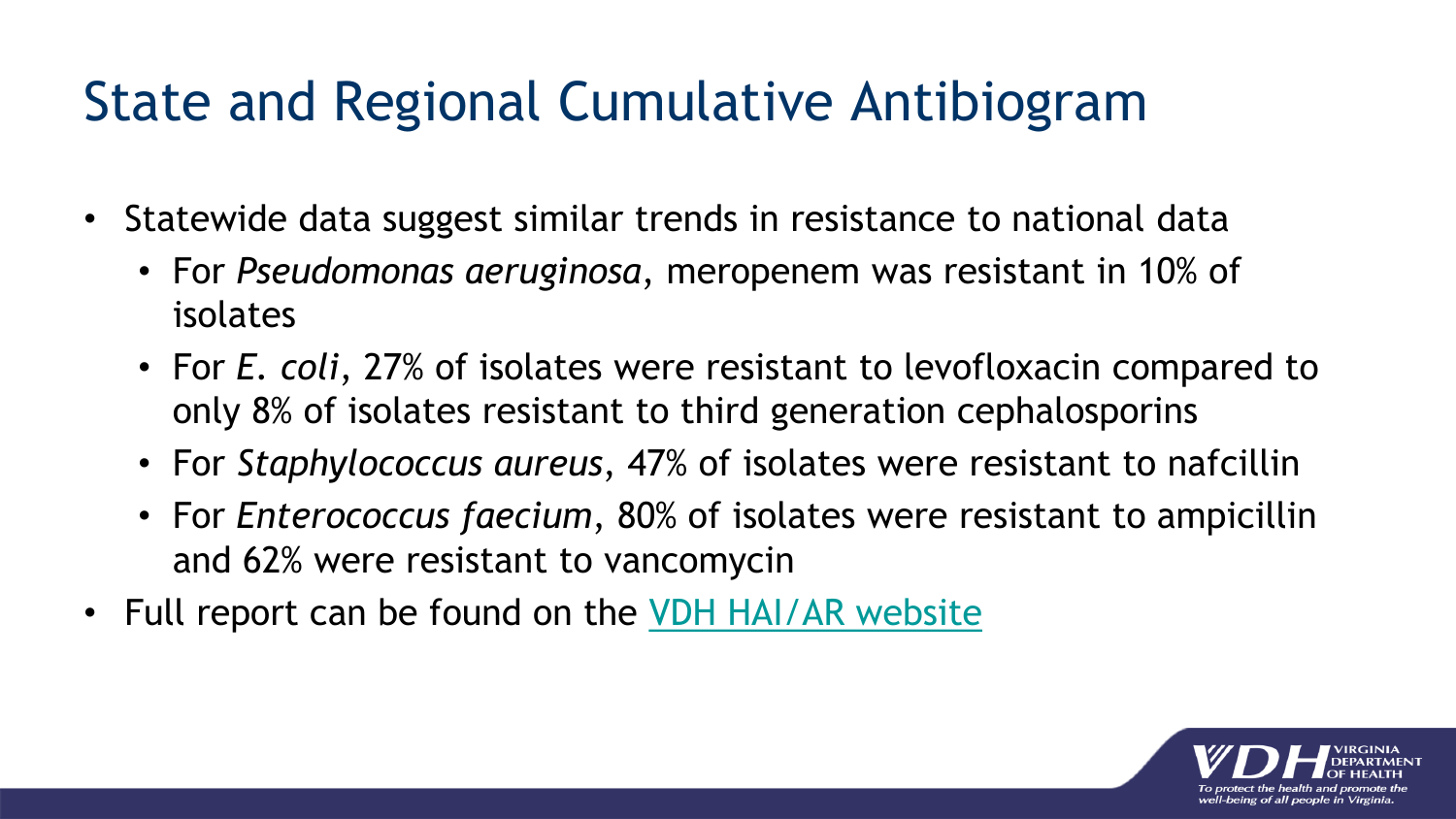#### **Core Elements for Long Term Care**

Leadership

Accountability

Drug Expertise

Action

**Tracking** 

Reporting

#### **Education**

Provide educational resources about antibiotic resistance and opportunity for improving antibiotic use

1. Clinical providers

2. Nursing staff

3. Patients and families

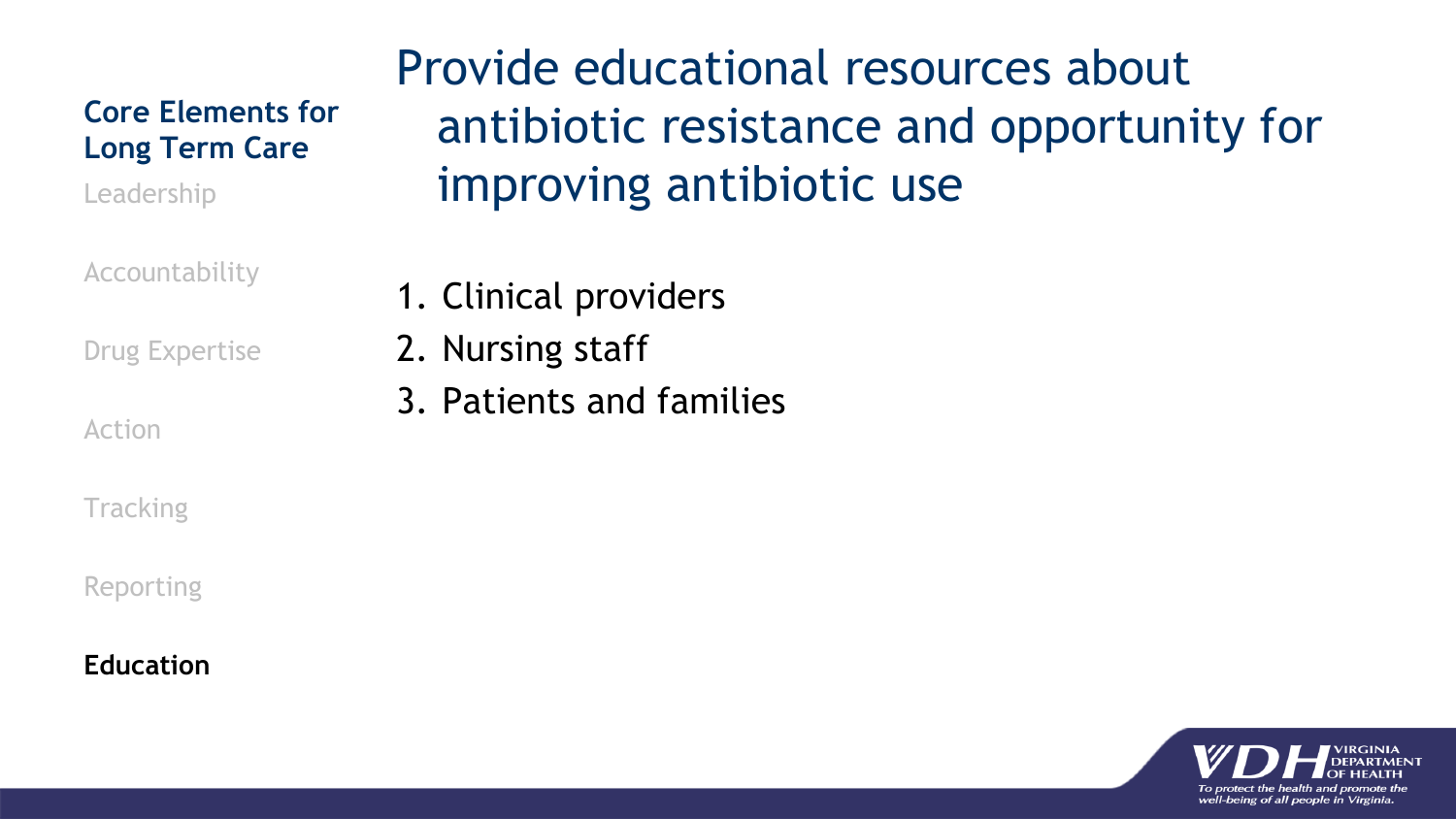## Where to begin

- 1. Evaluate current practices
	- a) Use core elements as guide
- 2. Start by implementing or adding one initiative
- 3. Use available resources
	- a) [CDC website](https://www.cdc.gov/antibiotic-use/healthcare/implementation/core-elements-small-critical.html)
	- b) [VDH HAI/AR website](http://www.vdh.virginia.gov/surveillance-and-investigation/hai/aur/)
	- c) Stewardship Interest Group of Virginia [\(registration form](https://sigova.mobilize.io/registrations/groups/23135))

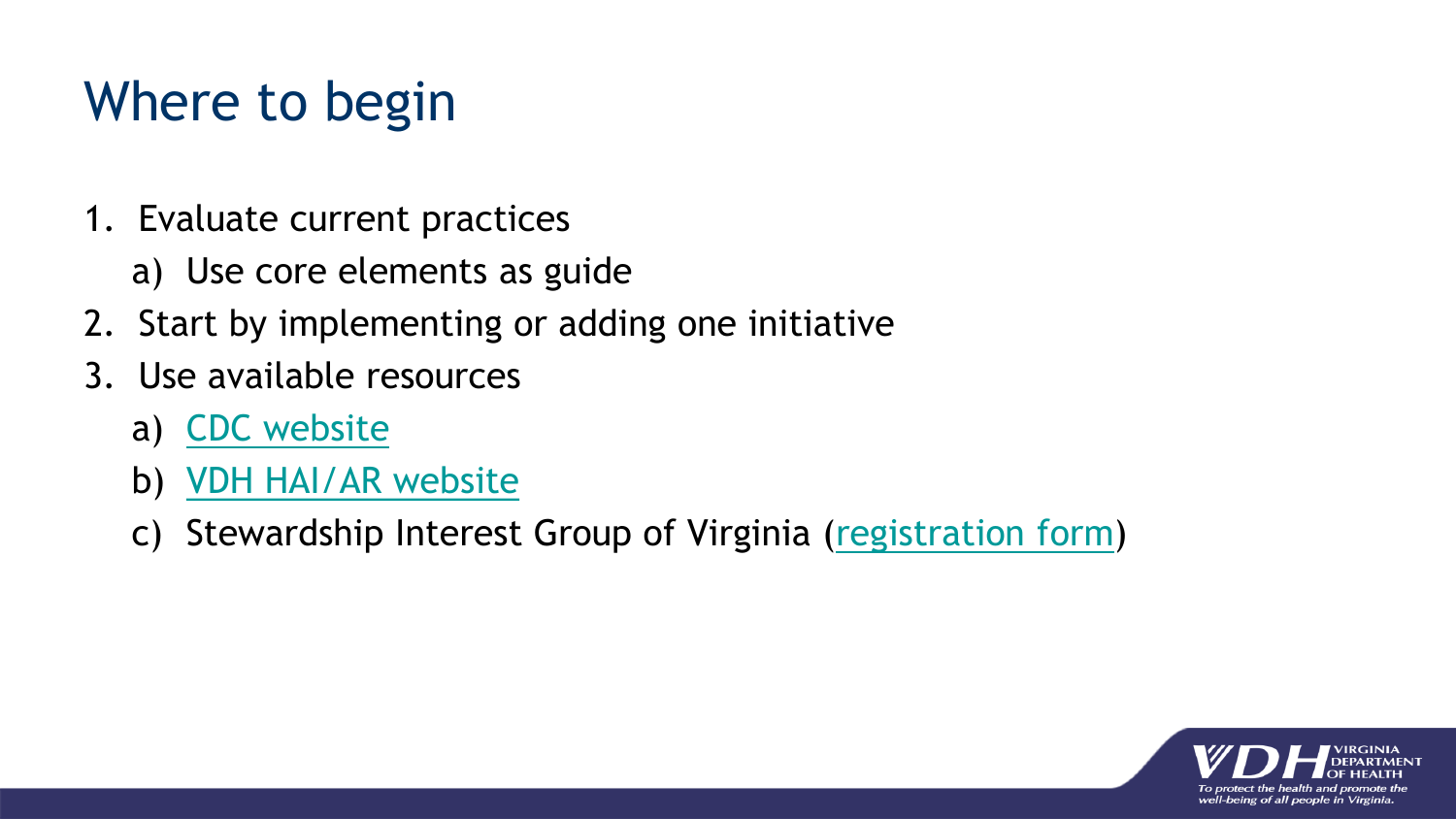# Summary

- Antibiotic resistance is a major public threat
- Antimicrobial stewardship programs are necessary to improve antibiotic use
- Successful stewardship programs require collaboration between administration, physicians, pharmacists, microbiologists, IP, nursing, and IT
- Small and critical access hospitals should consider which stewardship interventions will be the most successful in their unique facility
- Resources are available through VDH and CDC

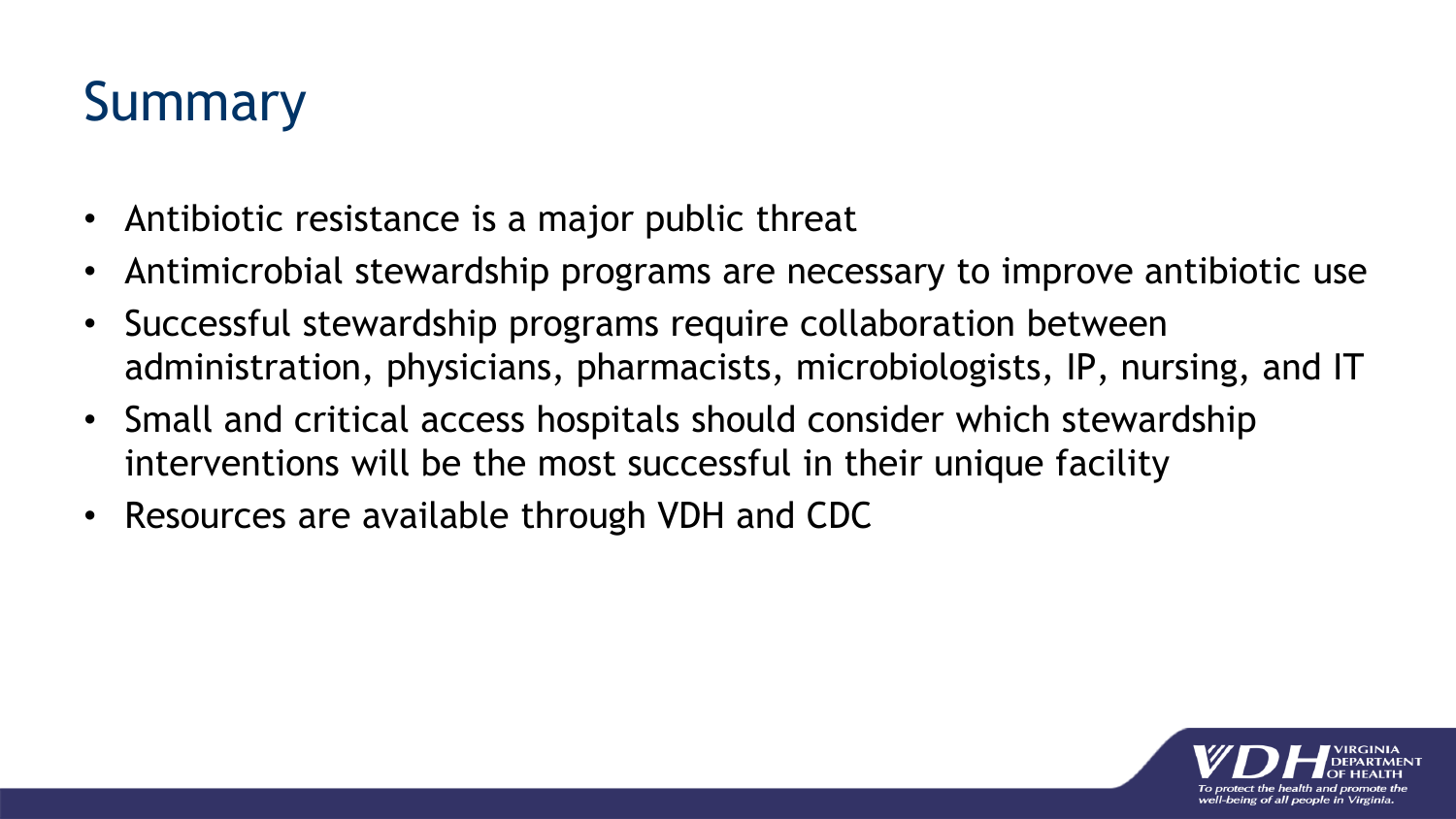#### Questions?

hai@vdh.virginia.gov